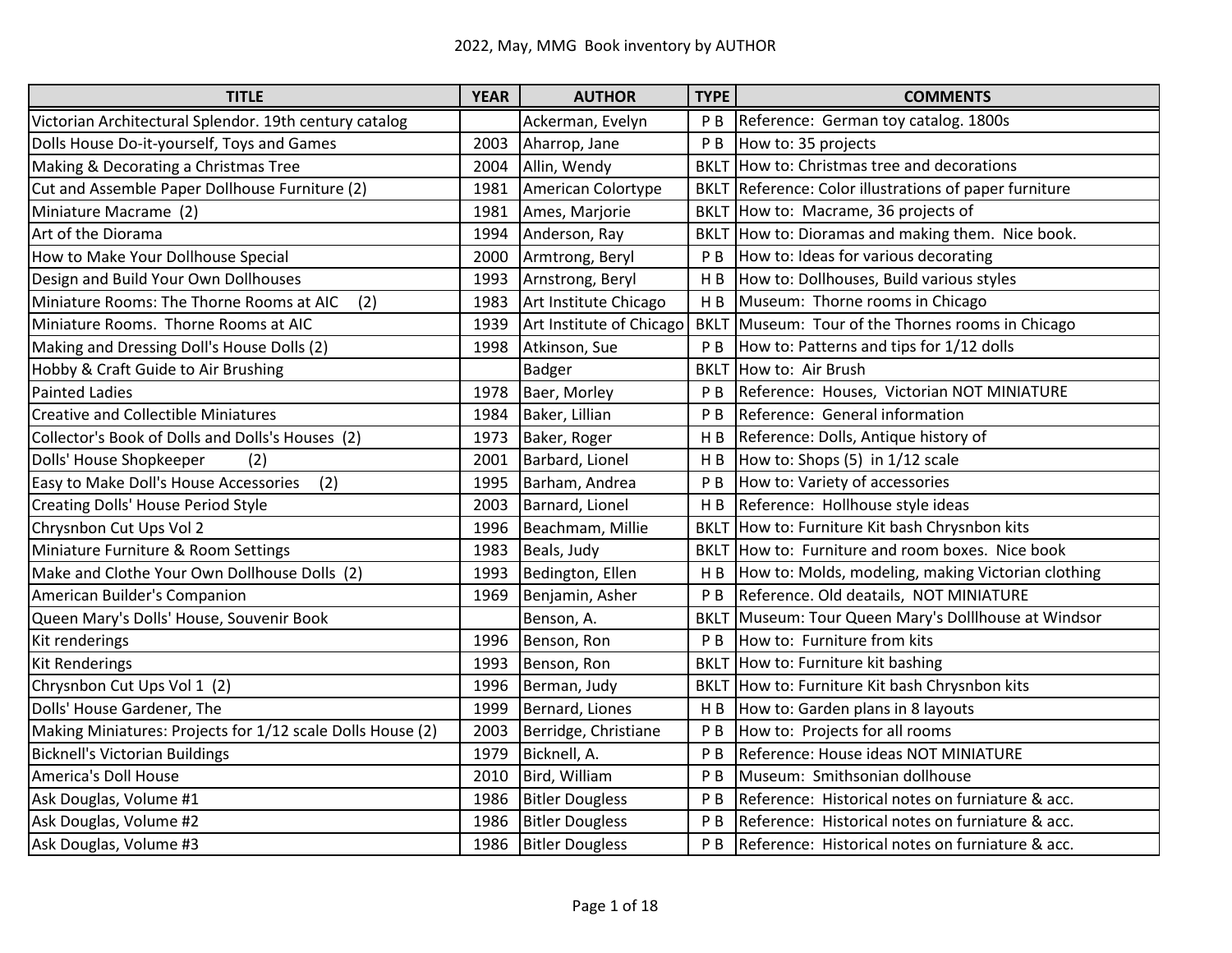| Ask Douglas, Volume #4                                     | 1986 | <b>Bitler Dougless</b>   | P B            | Reference: Historical notes on furniature & acc.     |
|------------------------------------------------------------|------|--------------------------|----------------|------------------------------------------------------|
| Ask Douglas, Volume #5                                     | 1986 | <b>Bitler Dougless</b>   | P <sub>B</sub> | Reference: Historical notes on furniature & acc.     |
| Douglas Guide I, Oriental, Col 1&2<br>(2)                  | 1981 | Bitler, Douglas          |                | <b>BKLT Reference: Historical Decorating</b>         |
| Douglas Guide II, Tudor (2)                                | 1983 | Bitler, Douglas          |                | <b>BKLT</b> Reference: Historical Decorating         |
| Douglas Guide III, Early Colonial (2)                      | 1988 | Bitler, Douglas          |                | <b>BKLT Reference: Historical Decorating</b>         |
| (2)<br>Douglas Guide IV, Late Colonial                     | 1980 | Bitler, Douglas          |                | <b>BKLT Reference: Historical Decorating</b>         |
| Douglas Guide V, Federal<br>(2)                            | 1981 | Bitler, Douglas          |                | <b>BKLT</b> Reference: Historical Decorating         |
| (2)<br>Douglas Guide VI, Empire                            | 1982 | Bitler, Douglas          |                | <b>BKLT</b> Reference: Historical Decorating         |
| (2)<br>Douglas Guide VII, Mid-Victorian                    | 1980 | Bitler, Douglas          |                | <b>BKLT Reference: Historical Decorating</b>         |
| (2)<br>Douglas Guide VIII, Late Victorian                  | 1983 | Bitler, Douglas          |                | <b>BKLT</b> Reference: Historical Decorating         |
| Douglas Guide, Digest of North American Home (2)           | 1983 | Bitler, Douglas          |                | <b>BKLT Reference: Historical Decorating</b>         |
| Paper Doll's House of Miss Sarah Elizabeth                 | 2014 | Boman, Eric              | H <sub>B</sub> | Reference: A totally pointless book                  |
| Metropolitan Museum Miniatures, LB                         | 1952 | Book of the Month        |                | BKLT Reference: Pieter Bruegel paintings             |
| Metropolitan Museum Miniatures, LI                         | 1952 | Book of the Month        |                | BKLT Reference: French Impressionists paintings      |
| Metropolitan Museum Miniatures, LR                         | 1952 | <b>Book of the Month</b> |                | <b>BKLT</b> Reference: Rembrandts paintings          |
| Metropolitan Museum Miniatures, LS                         | 1952 | <b>Book of the Month</b> |                | <b>BKLT</b> Reference: Spanish Paintings             |
| Metropolitan Museum Miniatures, LW                         | 1952 | <b>Book of the Month</b> |                | <b>BKLT Reference: American water colorists</b>      |
| Metropolitan Museum Miniatures, LX                         | 1952 | Book of the Month        |                | BKLT Reference: Chrsitmas story paintings            |
| Metropolitan Museum od Art. Miniatures 8 Volumes           | 1951 | Book of the Month        | P B            | Reference: Artwork                                   |
| Mini Treasures (2)                                         | 1976 | Borgeson, Betty          |                | BKLT How to: Accessories for every room              |
| Dollhouse Decorator, The<br>(2)                            | 1992 | Boulton, Viviene         | H <sub>B</sub> | How to: Pointless general information                |
| Doll House Decorator                                       | 1992 | Boulton, Vivienne        | H <sub>B</sub> | Reference: Various decorating styles                 |
| From Our Dollhouse to Yours<br>(2)                         | 1979 | Bowers, Jeanne           |                | BKLT How to: Needlewprk patterns                     |
| How to Build Dollhouses & Furniture                        |      | Brann, Donald            | P B            | How to: Dollhouse & Furniture building               |
| Doll Houses, Tin Litho & Plastic Furniture                 |      | Brett, Mary              |                | BKLT Reference: Dollhouses tin and plastic furniture |
| Tomart's Guide to Tin Litho Dollhouses & Plastic furniture | 1997 | Brett, Mary              |                | BKLT Reference: Dollhouse and furniture, mid century |
| Dolls' House Accessories, Fixtures & Fittings<br>(2)       | 2001 | BRHm, Andrea             | P <sub>B</sub> | How to: 38 projects, Finishing techniques            |
| <b>Dolls Houses</b>                                        | 1997 | Bristol, Olivia          | H <sub>B</sub> | Reference: Dollhouse History                         |
| <b>Hearth and Home Flor Coverings</b>                      | 1983 | Brown, Maggie            |                | BKLT How to: Rugs, braided rugs                      |
| Timber Framed Buildings of England                         | 1986 | Brown, R.                | H <sub>B</sub> | Reference: Old English houses. NOT MINIATURE         |
| Porch Perfect                                              | 1999 | Buchholz, Barbara        | H B            | Reference: Decorating ideas - NOT MINIATURES         |
| White House in Miniature                                   | 1994 | Buckland, Gail           | H <sub>B</sub> | Museum: Tour of miniature White Hosue                |
| <b>Making Teddy Bears</b>                                  | 1997 | Bullock, Angela          | P <sub>B</sub> | How to: Patterns, clothing, accessories              |
| Making Period Dolls House Accessories                      | 1996 | Burhan, Andrea           | P B            | How to: Excellent on creating quality accessories    |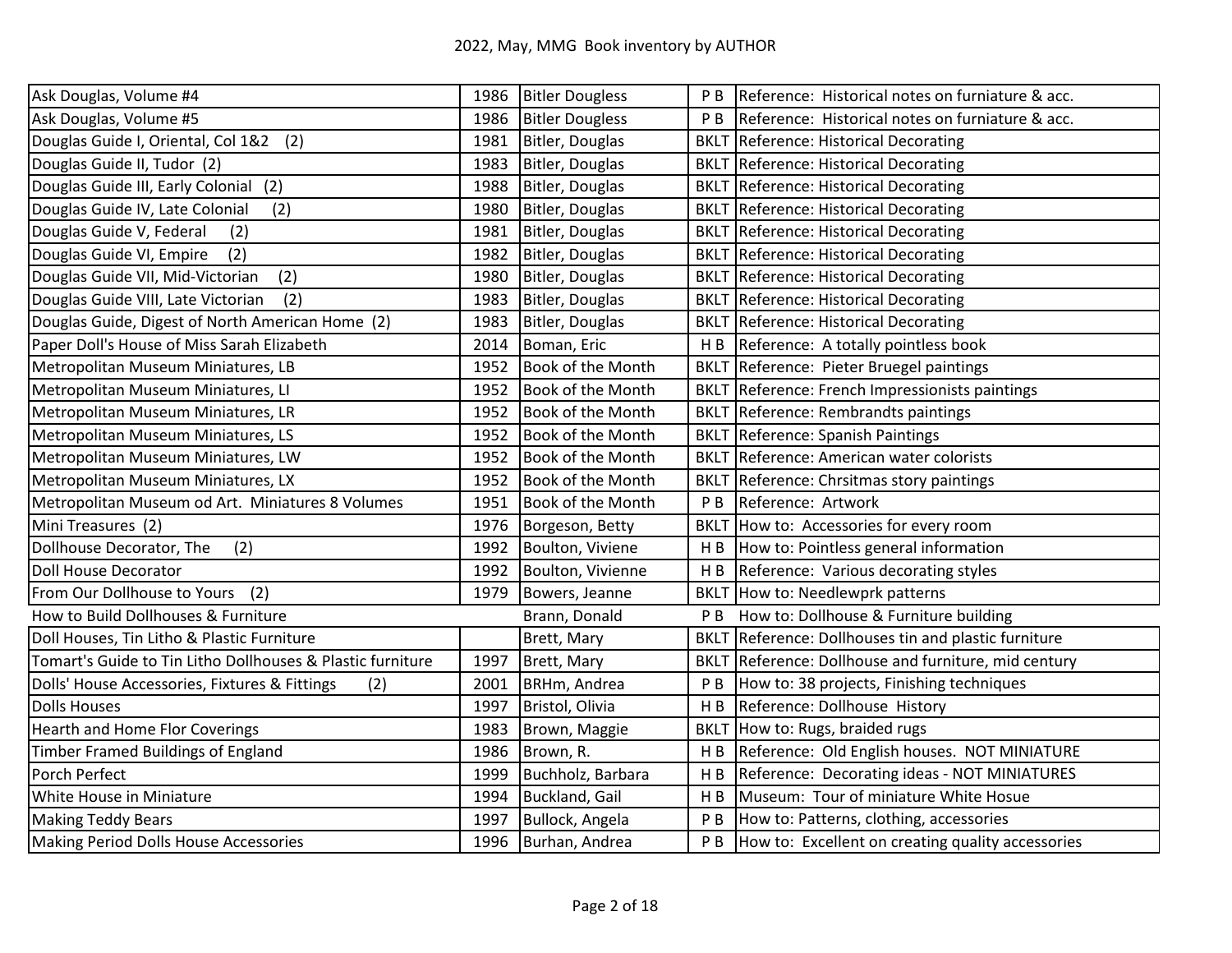| Vintage House Book. American homes 1880-1980         |       | 2003 Burness, Tad             | P <sub>B</sub> | Reference: Catalog of homes. NOT MINIATURE        |
|------------------------------------------------------|-------|-------------------------------|----------------|---------------------------------------------------|
| Praise of Dollhouses, Story of a Personal Collection | 1978  | Callicott, Catherine          | H <sub>B</sub> | Museum: Tour of personal dollhouse collection     |
| Clay Characters for kids                             | 2003  | carlson, Maureen              | P <sub>B</sub> | How to: Clay making                               |
| How to Make Clay Characters                          | 1997  | Carlson, Maureen              | P <sub>B</sub> | How to: Clay doll making                          |
| <b>Ethan Allen Treasury</b>                          | 1970s | Carriage House                | P <sub>B</sub> | Reference: Catalog of furniture - NOT MINIATURE   |
| How to Make Flowering Plants                         | 2006  | Carter, Michele               | <b>BKLT</b>    | How to: Flowers from formed paper                 |
| How to Make Flowers 1.0                              | 2005  | Carter, Michele               | <b>BKLT</b>    | How to: Flowers from formed paper                 |
| Stained Glass Window Designs F. L. Wright (2)        | 1997  | Casey, Dennis                 | <b>BKLT</b>    | Reference: Frank Lloyd Wright Window designs      |
| Miniature Samplers for Cross Stitch                  | 1986  | Christopher, barbara          | <b>BKLT</b>    | How to: Needlework Patterns for mini cross stitch |
| Miniature Quilled Flowers (2)                        | 1976  | Christy, Betty                |                | BKLT How to: Quilling flowers                     |
| How to Wire a Dollhouse (2)                          | 1997  | Cir-Kit                       |                | BKLT How to: Electrify a dollhouse                |
| Round wore Instruction book<br>(2)                   | 1995  | Cir-Kit                       |                | BKLT How to: Electrify a dollhouse                |
| Dodie Claypool Mini Rugs                             | 1992  | Claypool, Dodie               | <b>BKLT</b>    | How To: Needlework, Making punch needle rugs      |
| Houseworks Dollhouse Plan Book (2)                   | 1981  | Close, Garth                  | <b>BKLT</b>    | How to: Dollhouse plans                           |
| Houseworks Les Shoppes<br>(2)                        | 1983  | Close, Garth                  |                | BKLT How to: Dollhouse plans                      |
| <b>Houseworks Townsend Towers</b>                    | 1983  | Close, Garth                  | <b>BKLT</b>    | How to: Dollhouse plans                           |
| Houseworks Tuxedo Place                              | 1983  | Close, Garth                  | <b>BKLT</b>    | How to: Dollhouse plans                           |
| Make Your Own Dolls' House (2)                       | 1976  | Cole, Christopher             | H B            | How to: Making Doll Houses                        |
| Lace For Dolls & Dolls' Houses                       | 1997  | Collier, Ann                  | P <sub>B</sub> | How to: 45 patterns for bobbin and needlelace     |
| Victorian Domestic Architectural Plans & Details     | 1987  | Comstock, William             | P <sub>B</sub> | Reference: Detail drawings. NOT MINIATURE         |
| House Book, The                                      | 1974  | Conran, Terrence              | P <sub>B</sub> | Reference: Interiors. NOT MINIATURE               |
| Consumer Guide Miniatures (2)                        | 1979  | Consumer Guide                | H <sub>B</sub> | Reference: miniatures general information         |
| Consumer Guide, Miniatures                           | 1970  | Consumer Guide                | <b>BKLT</b>    | Reference: Miniatures, General history            |
| Accent on Wicker (2)                                 | 1983  | Cook, Madelyn                 | <b>BKLT</b>    | How to: Wicker                                    |
| Oriental Carpets in Miniature                        | 1994  | Cooper, Frank                 | P <sub>B</sub> | How to: Designs for Needlepoint                   |
| Millie's Needlepoint Rugs                            | 1981  | Cosgrove, Barbara             | <b>BKLT</b>    | How to: Needlepoint rugs                          |
| <b>Williamsburg Reproductions</b>                    | 1982  | <b>Craft House</b>            | P <sub>B</sub> | Reference: Interiors. NOT MINIATURE               |
| <b>Miniature Art Prints</b>                          | 1978  | <b>Craft Publications</b>     | <b>BKLT</b>    | Reference: Artwork to print and frame             |
| Miniature Art PRints, vol 2 (2)                      |       | <b>Craft Publications</b>     | <b>BKLT</b>    | Reference: Artwork to print and frame             |
| Electrical Info, Easy steps to wired dollhouse (2)   |       | <b>Creative Reproductions</b> | <b>BKLT</b>    | How to: Electrify a dollhouse                     |
| Your World in Miniature (2)                          | 1976  | Creekmore, Betsey             | H B            | How to: Make a variety of objets                  |
| Soul Mate Dolls. Dollmakng as a healing art          | 2000  | Crone-Findlay, N              | P <sub>B</sub> | How to: Dolls making                              |
| <b>Cork Tree House</b>                               | 1978  | Cullenbine, Carole            | <b>BKLT</b>    | How to: Dollhouse, very cute tree stump house     |
| <b>Flower Arranging Made Easy</b>                    |       | Cullison, Tillie              |                | BKLT How to: Flower arranging                     |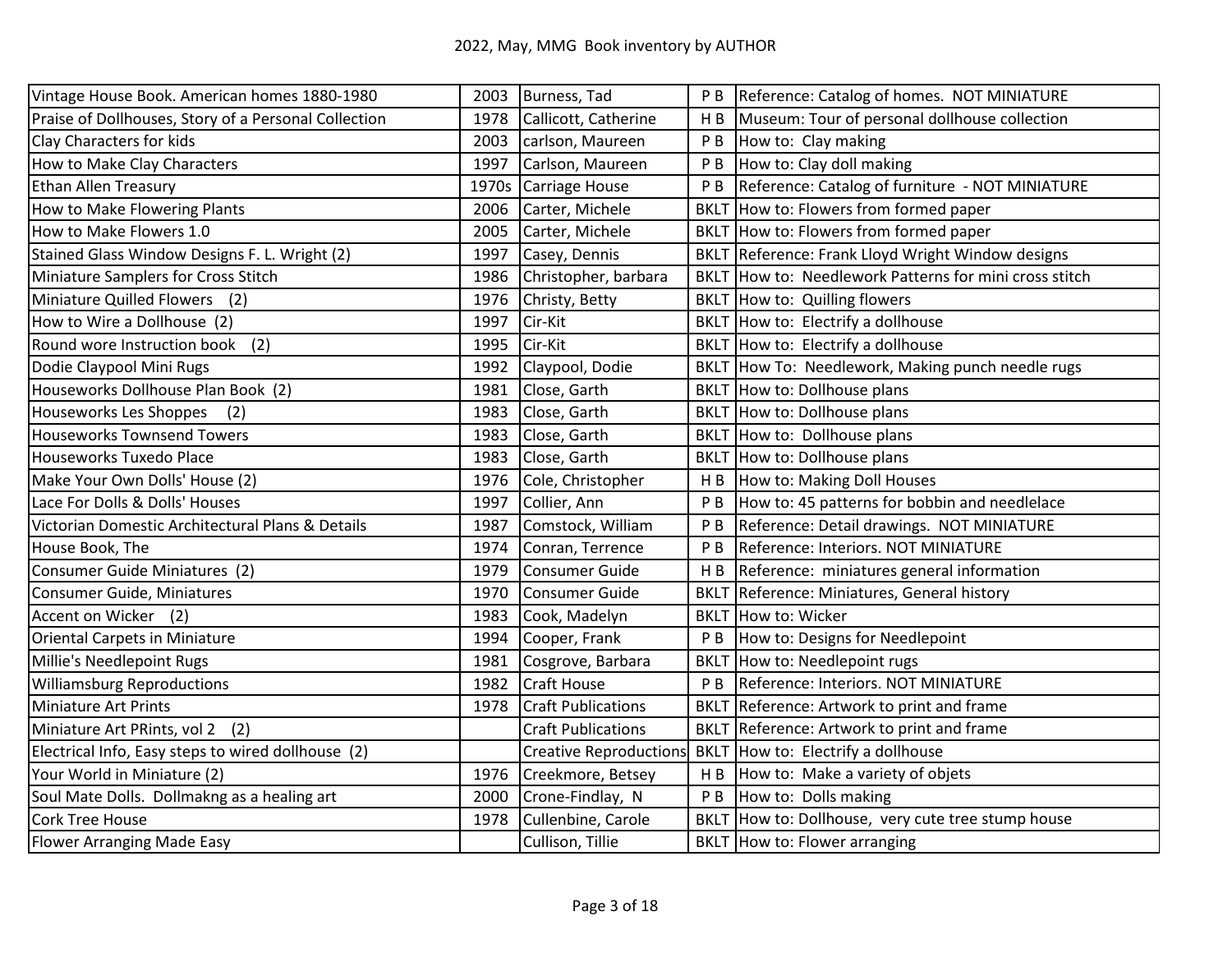| <b>Bread to Flowers</b>                              | 1972 | Cunningham         |                | BKLT How to: Clay                                 |
|------------------------------------------------------|------|--------------------|----------------|---------------------------------------------------|
| Dolls Houses for Everyone (2)                        | 1987 | Cutforth, Pat      | P B            | Reference: General dolhouse information           |
| Miniature Fashions, Vol 1                            | 1982 | Dahl, Beverly      |                | BKLT How to: Clothing for dolls                   |
| (2)<br>Miniature Fashions, Vol 2                     | 1983 | Dahl, Beverly      |                | BKLT How to: Clothing for dolls                   |
| Miniature Fashions, Vol 3 (2)                        | 1984 | Dahl, Beverly      | <b>BKLT</b>    | How to: Clothing for dolls                        |
| Dollhouse Style<br>(2)                               | 2002 | Dalmeny, Keith     | H B            | How to: Make 90 miniaures in 15 time periods      |
| <b>Dolls House Details</b>                           | 2000 | Dalmeny, Keith     | P <sub>B</sub> | How to: Patterns & techniques to make accessories |
| <b>Bilding Miniature Furniture</b>                   | 1981 | Daniele, Joseph    | H B            | How to: Furniture in classic American styles      |
| Building Colonial Furnishings, Miniatures, Folk Art  | 1976 | Daniele, Joseph    | H B            | How to: Furniture patterns                        |
| <b>Building Masterpiece Miniatures</b> (2)           | 1980 | Daniele, Joseph    | H B            | How to: Miniatures, making                        |
| <b>Building Miniature Furniture</b>                  | 1981 | Daniele, Joseph    | H B            | How to: Furniture making                          |
| How to Make Miniature Furniture<br>(2)               | 1988 | Davenport, John    | H B            | How to: Tips on woodworking for furniture         |
| <b>Making Miniature Furniture</b>                    | 1988 | Davenport, John    | P <sub>B</sub> | How to: Furniture making                          |
| Barbie Doll Structures & Furniture                   | 1997 | Davidson, Marl     | H <sub>B</sub> | Reference: Doll information                       |
| Tasha Tudor's Dollhouse                              | 1999 | Davis, Harry       | H <sub>B</sub> | Museum: Tour of really cute dollhouse             |
| Dolls' Houses: Guide to Decorating Techniques (2)    | 1997 | Davis, List        | H B            | How to: Interior & exterior                       |
| Concord, The                                         | 1976 | Deibar, Jacquelin  | <b>BKLT</b>    | How to: Dollhouse plans                           |
| Heartford, The                                       | 1976 | Deiber, Jacqueline | <b>BKLT</b>    | How to: Dollhouse plans                           |
| Jackie's Kitchen, Vol #1 (2)                         | 1977 | Deiber, Jacqueline |                | BKLT How to: Furniture Plans for kitchen          |
| Jackie's Kitchen, Vol #2 (2)                         | 1978 | Deiber, Jacqueline |                | BKLT How to: Furniture Plans for kitchen          |
| Nursery in Miniature (2)                             | 1979 | Deiber, Jacqueline |                | BKLT How to: Furniture and fabrics for nursery    |
| Perrperwood Farm Dollhouse Plans (2)                 | 1976 | Deiber, Jacqueline | <b>BKLT</b>    | How to: Dollhouse plans                           |
| Mott Miniature Collection (2)                        | 1979 | DeMoss, Virginia   | <b>BKLT</b>    | Museum: Motts museum at Knott's Berry Farm        |
| Dolls & Doll Houses                                  | 1972 | Desmonde, Kay      | H B            | Reference: Dollhouses, old to new                 |
| N.A.M.E. Invites You Into Our Miniature World<br>(2) | 1984 | Dettling, Marie    | H <sub>B</sub> | Reference: General photos of projects             |
| Dollhouse Miniatures (2)                             | 1975 | Devereux, Thomas   | <b>BKLT</b>    | How to: Shop, Country store furnishings           |
| <b>Begin Small</b>                                   | 1977 | Dickey, Jean       | <b>BKLT</b>    | How to: Furniture patterns for beginners          |
| (2)<br>Diminutiques Vol #1                           | 1976 | Dickey, Jean       | <b>BKLT</b>    | How to: Furniture Patterns for bedroom            |
| Diminutiques Vol #2                                  | 1976 | Dickey, Jean       |                | BKLT How to: Furniture Patterns for living room   |
| (2)<br>Diminutiques Vol #3                           | 1976 | Dickey, Jean       |                | BKLT How to: Furniture Patterns for bedroom       |
| How to Light a Doll House (2)                        | 1975 | Dickey, Jean       |                | BKLT How to: Electrify a dollhouse                |
| Dolls' House Do it Yourself Book (2)                 | 1982 | Dodge, Venus       | P B            | How to: Furniature and house patterns             |
| Dolls' House Do It Yourself Book, The                | 1984 | Dodge, Venus       | P <sub>B</sub> | How to: Make and furnish a simple dollhouse       |
| <b>Dolls House Nedlecrafts</b><br>(2)                | 1995 | Dodge, Venus       | H <sub>B</sub> | How to: Needlework, 250 projects                  |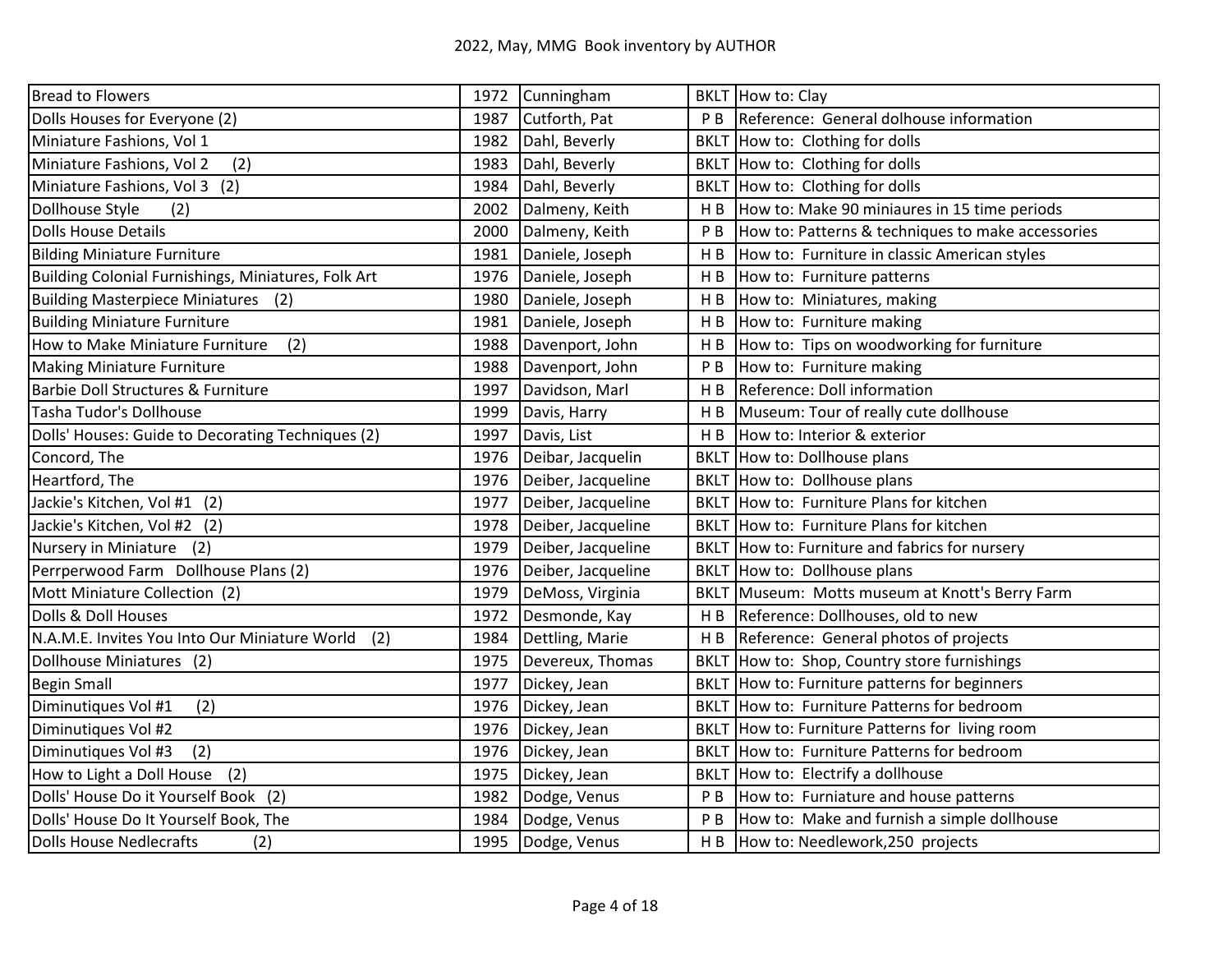| Making Miniature Dolls House Projects in 1/12 scale (2)      | 1999 | Dodge, Venus         | P <sub>B</sub> | How to: Projects for all abilities                  |
|--------------------------------------------------------------|------|----------------------|----------------|-----------------------------------------------------|
| New Dolls' House Do it Yourself Book, 1/12 & 1/16 scales (2) | 1993 | Dodge, Venus         | H <sub>B</sub> | How to: Instructions for building 3 story townhouse |
| Victoria's Doll                                              | 1974 | Doll Club            |                | BKLT Reference: Articles about dolls and dollhouses |
| Restore or Not Restore that is the Question                  | 2007 | Doll House Magazine  |                | BKLT How to: Dollhouse restoration                  |
| Garden Structures (2)                                        | 2000 | Doll House Scene     |                | BKLT How to: Greenhouse designs                     |
| Dolls House Guide, The                                       | 1998 | Dolls House          | P <sub>B</sub> | Reference: Houses Sourses                           |
| Projects in 1/24 scale                                       | 2004 | Dolls House magazine |                | BKLT How to: 1/24 half scale                        |
| Cabinetmaker's Guide for Doll House Furn. #1                 | 1964 | Dorset, Helen        |                | <b>BKLT</b> How to: Furniture Patterns              |
| Cabinetmaker's Guide for Doll House Furn. #2                 | 1964 | Dorset, Helen        |                | <b>BKLT</b> How to: Furniture Patterns              |
| Cabinetmaker's Guide for Doll House Furn. #3                 | 1964 | Dorset, Helen        |                | <b>BKLT</b> How to: Furniture Patterns              |
| Cabinetmaker's Guide for Doll House Furn. #4                 | 1964 | Dorset, Helen        |                | <b>BKLT</b> How to: Furniture Patterns              |
| Cabinetmaker's Guide for Doll House Furn. #5                 | 1964 | Dorset, Helen        |                | <b>BKLT</b> How to: Furniture Patterns              |
| Cabinetmaker's Guide, A. Vol 3                               | 1976 | Dorset, James        |                | BKLT How to: Furniture from wood                    |
| Cabinetmaker's Guide, A. Vol 4                               | 1976 | Dorset, James        |                | BKLT How to: Furniture from wood                    |
| Cabinetmaker's Guide, A. Vol 7                               | 1976 | Dorset, James        |                | BKLT How to: Furniture from wood                    |
| Half Inch Scale Furniture, Vol. 8                            | 1981 | Dorset, James        |                | BKLT How to: Furniture, Patterns for many 1/2 scale |
| Arts & Crafts Furniture, Vol 5                               | 1977 | Dorsett, M           | <b>BKLT</b>    | How to: Furniture, Arts and Crafts                  |
| Kitchen Cabinets                                             |      | Dorsett, M           | <b>BKLT</b>    | How to: Kitchen cabinets                            |
| World of Dollhouse Miniatures, Postcards                     | 1979 | Droscher, Elke       | P <sub>B</sub> | Reference: Photo postcards of miniatures            |
| Miniature Crocheting & Kniting 4 Dollhouses                  | 1981 | Drysdale, Rosemary   | P <sub>B</sub> | How to: Fabriccs, Scan Designs & needlework         |
| Miniature Crocheting & Knitting 4 Dollhouses<br>(2)          | 1981 | Drysdale, Rosemary   | <b>BKLT</b>    | How to: Fabrics for every room                      |
| Along Bungalow Lines                                         | 2006 | Duchscherer, Oaul    | H B            | Reference: House styles NOT MINIATURE               |
| Heritage of Early American Houses                            | 1969 | Dury, Jojn           | H B            | Reference: Photos of65 pre 1850 houses              |
| <b>Collecting Dolls Houses &amp; Miniatures</b>              | 1989 | Earnshaw, Nora       | P <sub>B</sub> | Reference: Dollhouses, antique miniatures           |
| <b>Classic Dolls' Houses</b>                                 | 1990 | Eaton, Faith         | H B            | Reference: Dollhouses, 17th Century and on          |
| (2)<br>Miniature House, The                                  | 1990 | Eaton, Faith         | H B            | Reference: Finest dollhouses around the world       |
| Ultimate Dolls' House Book, The                              | 1994 | Eaton, Faith         | H B            | Reference: Dollhouses, accessories, collections     |
| Garden Room, A                                               | 1990 | Elder, Clarice       | <b>BKLT</b>    | How to: Needlepoint rugs                            |
| <b>Swedish Interiors</b>                                     |      | Eleish, Rhonda       | H B            | Reference: Interior styles NOT MINIATURE            |
| 18th Century Child's Bedroom                                 | 1976 | Elspeth              |                | BKLT How to: Bedroom, Patterns for everything       |
| Bedroom in a Country Cottage                                 | 1973 | Elspeth              |                | BKLT How to: Furnishings for bedroom                |
| <b>Country Store</b>                                         | 1977 | Elspeth              |                | BKLT How to: Shop, making a general store           |
| Victorian Christmas 1876, #4                                 | 1974 | Elspeth              |                | BKLT How to: Christmas scene                        |
| Dolls House Handbook & Diary                                 | 2001 | <b>EMF</b>           |                | P B Reference: Miniature events around the world    |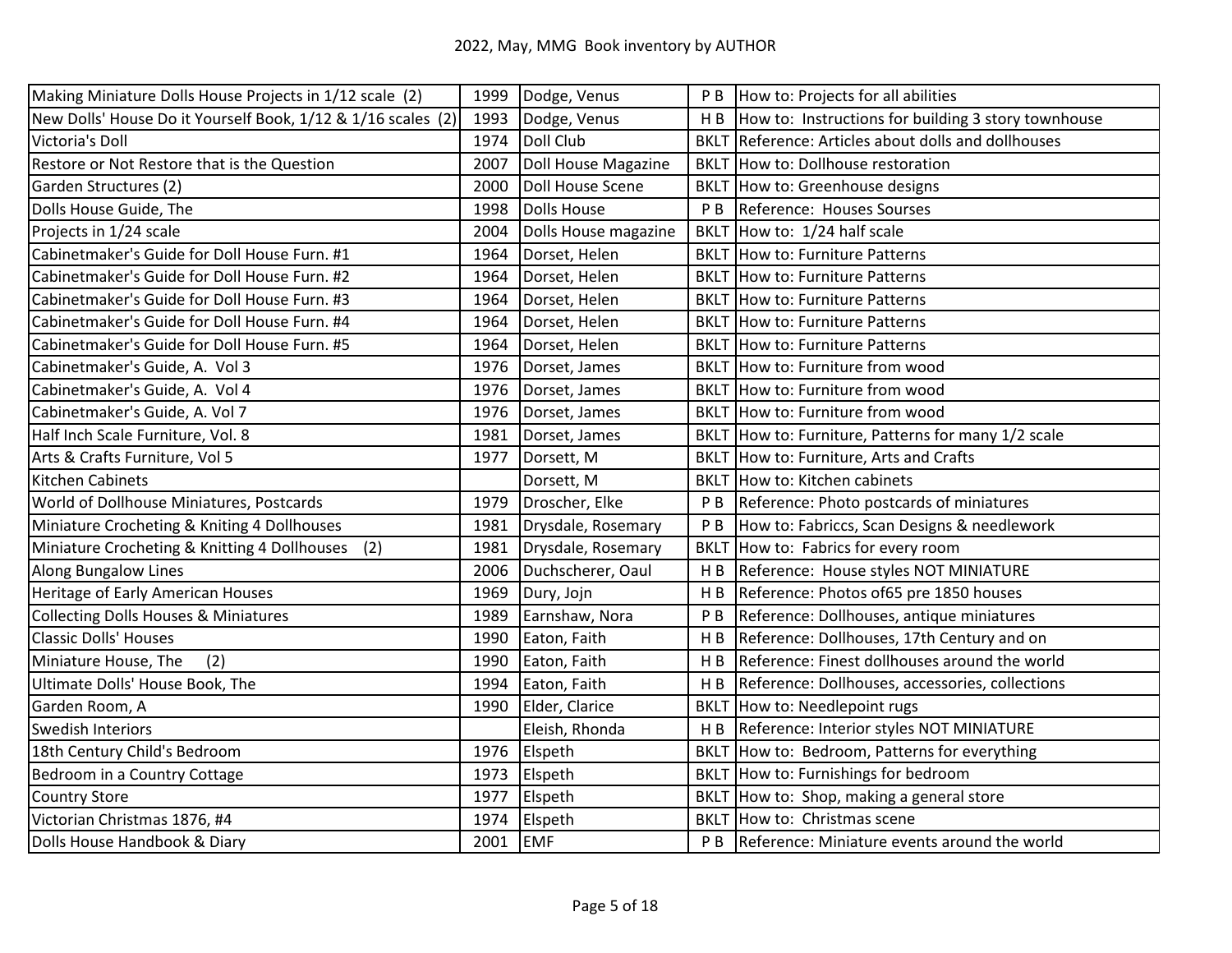| Sculpting Little People                                   | 1983  | Ericson, Rolf        |                | BKLT How to: Dolls and figures                       |
|-----------------------------------------------------------|-------|----------------------|----------------|------------------------------------------------------|
| All About Doll Houses<br>(2)                              | 1975  | Farlie, Barbara L    | H <sub>B</sub> | Reference: Dollhouses history                        |
| Soft Furnishings for Dollhouses                           | 1999  | Fergeson, Lael       | P <sub>B</sub> | How to: Fabric miniature accessories                 |
| In the Craftsman Style                                    | 2001  | Fine Woodworking     | P <sub>B</sub> | Reference: Furniture plans. NOT MINIATURE            |
| Dollhouse Book, The<br>(2)                                | 1999  | Finnegan, Stephie    | H <sub>B</sub> | Reference: Dollhouses, antique to modern             |
| Needlework Designs for Miniature Projects (2)             | 1984  | Folk, Eileen         | <b>BKLT</b>    | How to: Needlework, Cross Stitch patterns            |
| Miniature Iron on Transfer Patterns (2)                   | 1979  | Fontana, Frank       | <b>BKL7</b>    | Reference: Fabric designs and patterns               |
| Dollhouse Décor, Creating Soft furnishings in 1/12 scale  | 1990s | Forder, Nick         | P B            | How to: Furnishings ideas and patterns               |
| Dollhouse Decorating: A Guide to Interior Design (2)      | 1994  | Forder, Nick         | H B            | How to: 12 historical designed rooms.                |
| Masterpieces in Miniature Dollhouses (2)                  | 1999  | Forder, Nick         | H B            | Reference: 3 book set: Dolls, Accessories, Furniture |
| Miniatures Dictionary & Guide                             | 1987  | Foskett, Daphne      | H B            | Reference: Miniature PAINTINGS only                  |
| Millie August's Own Wicker (2)                            | 1980  | Fouts, Carol         | <b>BKLT</b>    | How to: Furniture cute wicker                        |
| Toy and Miniature Museum of Kansas City                   | 1992  | Francis, M.          | P <sub>B</sub> | Museum: Tour of excellent museum                     |
| Reference Guide to Miniature Maker's Marks (2)            | 1996  | Frank, Lee           | H <sub>B</sub> | Reference: Great book to identify artists            |
| <b>Christmas Memory</b>                                   | 1990  | Franks               | <b>BKLT</b>    | How to: Christmas decorations in miniature           |
| <b>Wallpapering Basics</b>                                | 1974  | Franks               | <b>BKLT</b>    | How to: Wallpaper applying                           |
| Art of the Miniature<br>(2)                               | 2002  | Freeman, Jane        | P B            | How to: Using found and handmade objects             |
| Art of the Miniature. Small Worlds and How to Make Them(2 | 2002  | Freeman, Jane        | P B            | Reference: Room designs                              |
| Making Animal Characters in Polymer Clay                  | 2000  | Frey, Sherian        | P <sub>B</sub> | How to: Clay doll making                             |
| Miniatures From Baubles, Bangles, #5 (2)                  | 1997  | Futvoye, Jeri        |                | BKLT How to: Make accessories out of jewelry parts   |
| <b>Creative Miniature Quilts</b>                          | 2002  | Gadd, Kerry          | P B            | How to: Quilt patterns & projects.                   |
| Dollhouse Furniture You Can Make                          | 1977  | Glick, Ruth          | H B            | How to: Furniture making eay                         |
| Baker's Dozen in Wood                                     | 1982  | Good, Emily          | <b>BKLT</b>    | How to: Furniture, wood and accessories              |
| <b>Ultimate Doll Book</b>                                 | 1993  | Goodfellow, Caroline | P B            | Reference: Dolls                                     |
| Travel Accessories in Miniature (2)                       | 1985  | Goodier, Tess        | <b>BKLT</b>    | How to: Luggage, 8 pieces of luggage                 |
| Mayhem In Miniature                                       | 2008  | Grace, Margaret      | P <sub>B</sub> | Fiction: Murder mystery                              |
| Murder in Miniature                                       | 2008  | Grace, Margaret      | P <sub>B</sub> | Fiction: Murder mystery                              |
| 400 Traditional Tile Designs in Full Color                | 1992  | Grafton, Carol       | P <sub>B</sub> | Reference: Tile designs. Not Miniature               |
| <b>Spanish Tile Designs</b>                               | 2001  | Grafton, Carol       | <b>BKLT</b>    | Reference: Tile designs. NOT MINIATURE               |
| Miniature Needlepoint Carpets                             | 1999  | Granger, Janet       | P <sub>B</sub> | How to: 25 carpet designs for various skill levels   |
| <b>Making Miniature Gardens</b><br>(2)                    | 1999  | Gray, Freida         | P <sub>B</sub> | How to: Gardens, A variety                           |
| Landscape your Dollhouse                                  | 1979  | Green, Virginia      | <b>BKLT</b>    | How to: Landscaping techniques                       |
| Family Dolls' Houses                                      | 1973  | Greene, Vivien       | H <sub>B</sub> | Reference: Dollhouse history                         |
| <b>Charted Designs for Miniatures</b>                     | 1979  | Grigg, June          |                | BKLT How to: Needlepoint designs                     |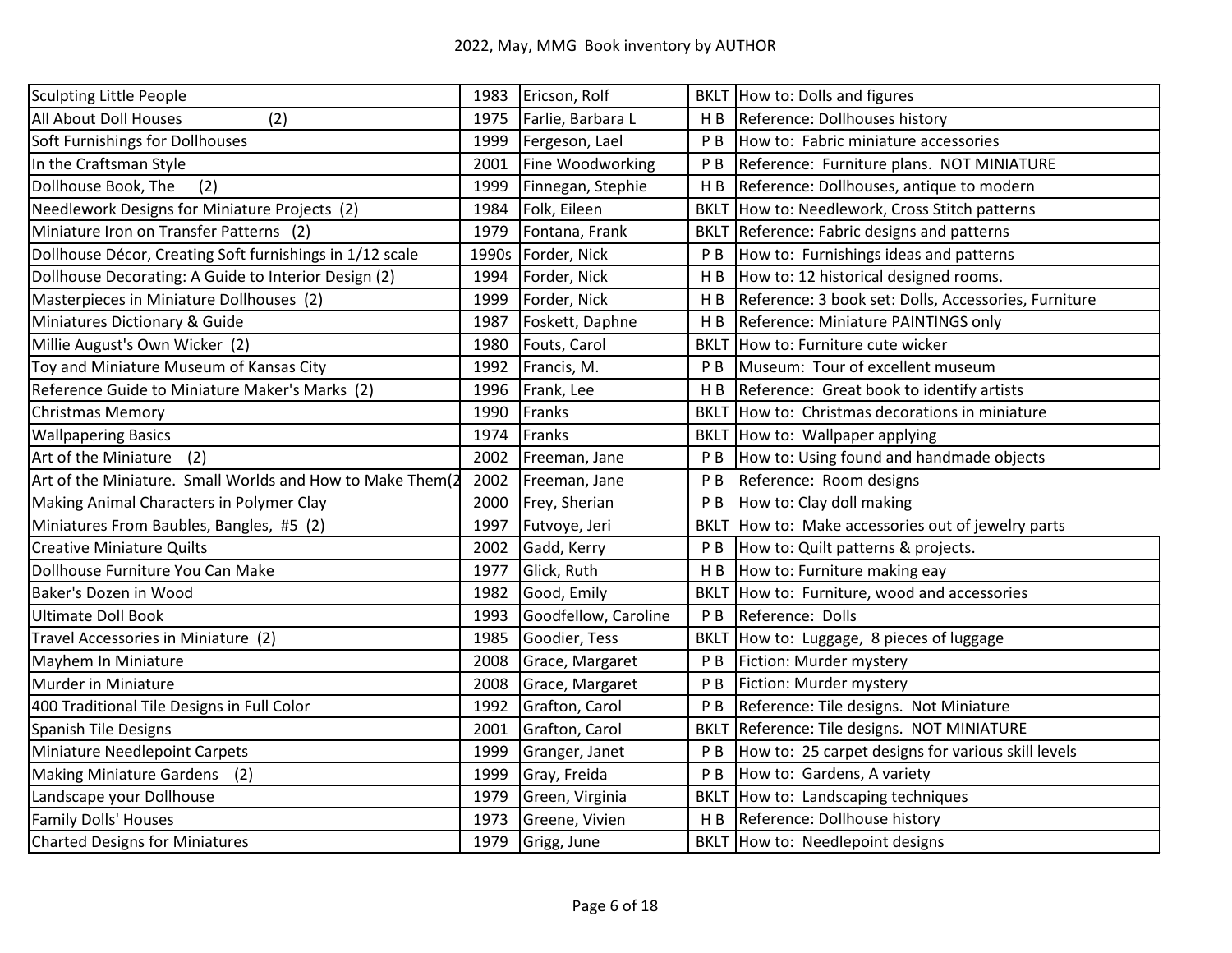| Mini Stitch Gallery                                  | 1981  | Grigg, June             |                | <b>BKLT</b> How to: Needlework artwork      |
|------------------------------------------------------|-------|-------------------------|----------------|---------------------------------------------|
| Old Houses                                           | 1991  | Gross, Steve            | P <sub>B</sub> | reference: House ideas. NOT MINIATURE       |
| Sewing Dolls' clothes                                | 2007  | <b>Guild of masters</b> | P <sub>B</sub> | How to: Clothing, 27 pattern                |
| Queen Mary's Dolls' House                            | 1988  | H.M.Q. Elizabeth II     | H <sub>B</sub> | Museum: Tour of Queen Mary's Doll House     |
| Miniature Costumier, The (2)                         | 2004  | Hall, Catriona          | P <sub>B</sub> | How to: Patterns for removable clothing     |
| Decorative Dollhouses (2)                            | 1990  | Hamilton, Caroline      | H B            | Reference: Dollhouses, historical styles    |
| Flower Book #1                                       |       | Hanke, Ruth             | <b>BKLT</b>    | How to: Flowers from Punched paper          |
| Flower Book #3                                       |       | Hanke, Ruth             |                | BKLT How to: Flowers from Punched paper     |
| Flower Book #4                                       |       | Hanke, Ruth             |                | BKLT How to: Flowers from Punched paper     |
| Flower Book #6                                       |       | Hanke, Ruth             |                | BKLT How to: Flowers from Punched paper     |
| Flower Book #7                                       |       | Hanke, Ruth             |                | BKLT How to: Flowers from Punched paper     |
| Flower Book #8                                       |       | Hanke, Ruth             |                | BKLT How to: Flowers from Punched paper     |
| Miniature House Plants (2)                           | 1979  | Hanke, Ruth             |                | BKLT How to: Plants from florist tape       |
| Make Your Own Dolls' house Furniture (2)             | 1995  | Harper, Maurice         | P <sub>B</sub> | How to: Make furniture                      |
| <b>Discovering Timber Framed Buildings</b>           | 2001  | Harris, Richard         | P <sub>B</sub> | Reference: House designs. NOT MINIATURE     |
| Dolls House Do-it-yourself, Finishing touches (2)    | 2004  | Harrop, Jane            | P <sub>B</sub> | How to: 70 misc. projects                   |
| Edwardian Era Miniatures in 1/12 Scale               | 2011  | Harrop, Jane            | P <sub>B</sub> | How to: Make early 20th century items       |
| Thirties and forties Miniatures in 1/12 scale        | 2007  | Harrop, Jane            | P <sub>B</sub> | How To: Many 1930s & 1940s items            |
| Dolls' House Window Treatments                       | 2001  | Harwood, Eve            | P <sub>B</sub> | How to: Draperies                           |
| Country Furniture in Miniature                       | 1975  | Hauser, Priscilla       | <b>BKLT</b>    | How to: Furniture, simple country furniture |
| Dolls House Do-it-yourself, Carpets & Rugs           | 2003  | Hawkins, Sue            | P <sub>B</sub> | How to: 25 needlework projects              |
| Dolls House Do-it-yourself, Embroidered Projects (2) | 2003  | Hawkins, Sue            | P <sub>B</sub> | How to: 30 embroidery projects              |
| Dolls House Do-it-Yourself, Curtains                 | 2009  | Heaser, Sue             | P <sub>B</sub> | How to: Drapery                             |
| Making Dolls House Miniatures w/ Polymer Clay (2)    | 1997  | Heaser, Sue             | H <sub>B</sub> | How to: Clay techniques                     |
| Polymer Clay Techniques Book                         | 1999  | Heaser, Sue             | P <sub>B</sub> | How to: Clay items                          |
| Little Critters from Polymer Clay                    | 1997  | Hefferton, Amberley     |                | BKLT How to: Clay figures                   |
| Art Nouveau Decorative Papers                        | 1983  | Hendler, Muncie         |                | BKLT Reference: Wallpaper, Colored          |
| <b>Dollhouse Floor Coverings</b>                     | 1978  | Hendler, Muncie         | <b>BKLT</b>    | Reference: Floor Printed coverings          |
| <b>Victorian Decorative Papers</b>                   | 1979  | Hendler, Muncie         |                | <b>BKLT</b> Reference: Paper patterened     |
| (2)<br>Period Floral Designs in Miniature            | 1980s | Henricks, Donna         |                | BKLT How to: Flower making                  |
| Playtime Pals. Toys                                  | 1983  | Henson, Terry           |                | BKLT How to: Make miniature children's toys |
| Playtimes Past. Children's room toys (2)             | 1984  | Henson, Terry           | <b>BKLT</b>    | How to: Children's room toys                |
| Dolls House Do-it-yourself, Food Displays (2)        | 2003  | Hesser, Sue             | P <sub>B</sub> | How to: 40 clay food projects               |
| Little by Little, Quilts in Mniature                 | 1988  | Hickey, Mary            |                | <b>BKLT</b> How to: Needlework quilts       |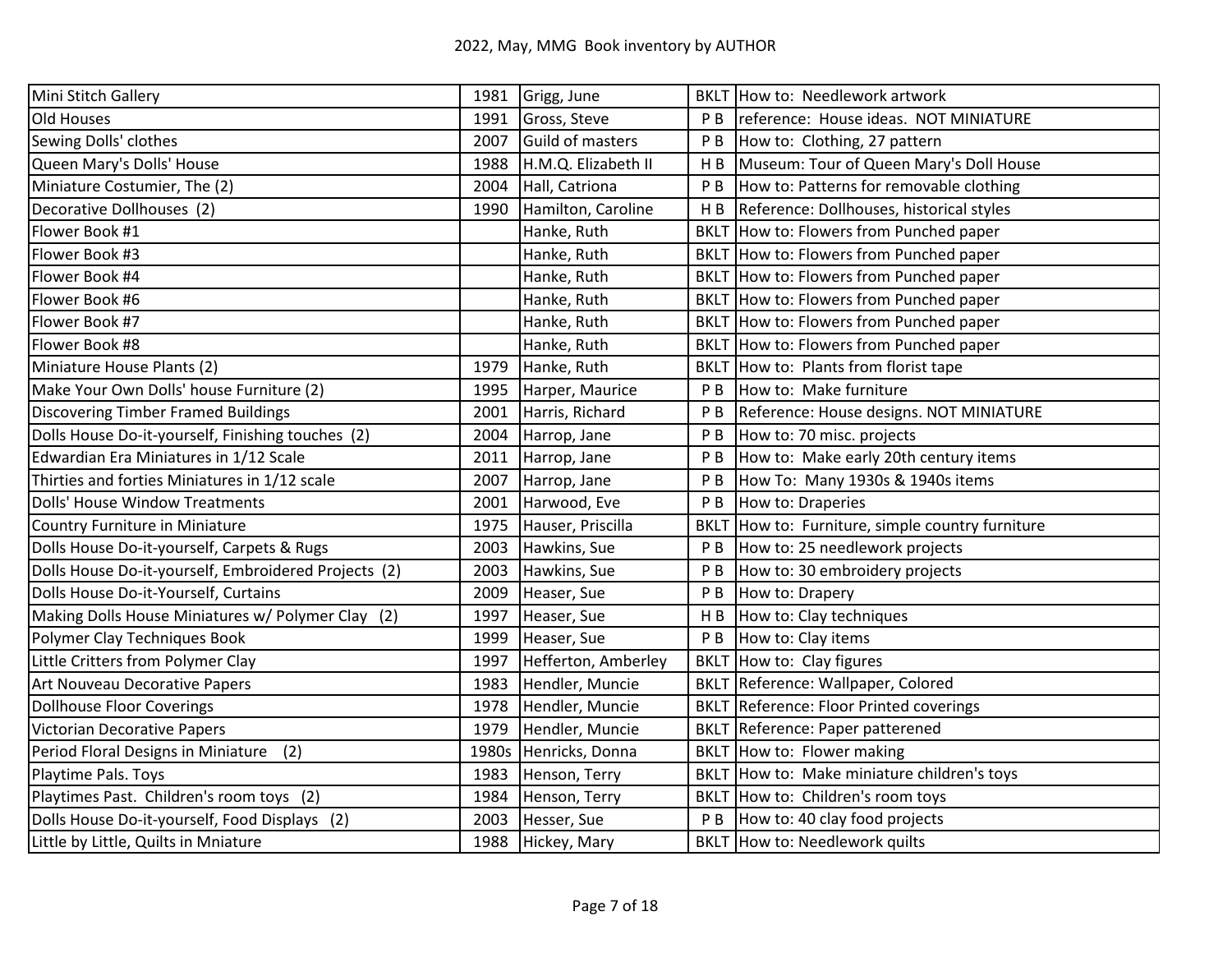| Building Antique Doll House Furniture                  | 1980 | Hodges, Lewis     | H B            | How to: Furniture and use tools                     |
|--------------------------------------------------------|------|-------------------|----------------|-----------------------------------------------------|
| Building Antique Doll House Furniture From Scratch (2) | 1980 | Hodges, Lewis     | P <sub>B</sub> | How to: Furniture making                            |
| How to Build Your Own Fine Doll Houses & Furnishings   | 1979 | Hodges, Lewis     | P <sub>B</sub> | How to: Build houses in several scales. Good photos |
| Design and Make your Own Dollhouse Furniture (2)       | 1993 | Holgate, Headley  | H B            | How to: Furniture making                            |
| Miniature Furniture Workbook<br>(2)                    | 1996 | Houseworks        | <b>BKLT</b>    | How to: Furniture with Houseworks parts             |
| <b>How to Paint Miniatures</b>                         | 1994 | Huges, Robert     | H <sub>B</sub> | How to: Painting instructions with various media    |
| Victorian Floral Designs in Full Color                 | 1994 | Hulme, F.         | P <sub>B</sub> | Reference: Color pages of floral designs            |
| Left Handed Needlepoint                                | 1972 | Hurlburt, Regina  | P <sub>B</sub> | How to: needlepoint tapestries                      |
| Open House                                             | 1999 | lerley, Merrit    | H B            | Reference: Various period homes. NOT MINIATURE      |
| La Casa Espana                                         | 1979 | lozzo, Richard    | <b>BKLT</b>    | How to: Dollhouse, Mediterranean plans              |
| <b>Dollhouses</b><br>(2)                               | 1992 | Jackson, Valerie  | H <sub>B</sub> | Reference: Dolhouses, Antique                       |
| Dolls Houses in America<br>(2)                         | 1974 | Jacobs, Flora     | H <sub>B</sub> | Reference: Dollhouse History                        |
| History of Dolls' Houses, A (2)                        | 1965 | Jacobs, Flora     | H B            | Reference: Historical dollhouses                    |
| Small World of Antique Dolls' Houses                   | 2005 | Jacobs, Flora     | H B            | Reference: Antique dollhouses & miniatures          |
| World of Doll Houses, A (2)                            | 1965 | Jacobs, Flora     | H B            | Reference: Dollhouses History around the world      |
| Colonial Dollhouse, The (2)                            | 1977 | Jellison, Phyllis | P <sub>B</sub> | How to: Make colonial period miniatures             |
| Remember When Dollhouse, The (2)                       | 1978 | Jellison, Phyllis | P <sub>B</sub> | How to: Furniture and house plans                   |
| Early American Dollhouse Miniatures                    | 1981 | Jensen, Gerald    | P <sub>B</sub> | How to: Furniture & accessories                     |
| <b>Early Stores and Markets</b>                        | 1981 | Jensen, Gerald    | P <sub>B</sub> | Reference: Historical stores                        |
| Victorian Fretwork                                     | 1990 | Jenson, John      | H B            | Reference: Fretwork patterns                        |
| Dollhouse Construction & Restortion (2)                | 1977 | Joyner, Nina      | P <sub>B</sub> | How to: Dollhouses & firnishings                    |
| Making Miniatures in Polymer Clay                      | 2000 | Kaliski, Mary     | <b>BKLT</b>    | How to: Clay                                        |
| American Period Interiors in Miniature                 | 1984 | Kalvan, Kate      | H <sub>B</sub> | Reference: Furniture ideas                          |
| <b>Fairy Houses and Beyond</b>                         | 2008 | Kane, Barry       | H B            | Reference: Photos of cute fairy houses              |
| Art of Polymer Clay                                    | 1997 | Kato, Donna       | P <sub>B</sub> | How to: Clay Working                                |
| <b>Petite Needlecraft</b>                              | 1976 | Kaufmann, Linda   | <b>BKLT</b>    | How to: Needlework                                  |
| <b>Museum of Miniatures</b>                            | 1994 | Kaye, Carole      | P B            | Museum: Carole & Barry Kay Museum                   |
| Luck O' the Irish, The (2)                             | 1983 | Kelly, Jean       | <b>BKL1</b>    | How to: Irish cottage with thatched roof            |
| Creating Wooden Villages (2)                           | 1997 | Kern, Evan        | P <sub>B</sub> | How to: 18 early building designs                   |
| Collections of the Margaret Woodbury Strong Museum     | 1982 | Ketchum, William  | P B            | Museum: Tour of Margaret Strong Museum              |
| Toys, Delights From the Past                           | 1983 | Kimball, Ward     | <b>BKLT</b>    | Reference: Antique toys                             |
| Kimberly House, Not Just a Catalog                     | 1991 | Kimberly House    | <b>BKLT</b>    | How To: Landscaping materials                       |
| Collectors' Hostry of Dolls' Houses                    | 1983 | King, Constance   | H <sub>B</sub> | Reference: Covers everything miniature              |
| Dolls & Dolls Houses                                   | 1977 | King, Constance   | H <sub>B</sub> | Reference: Dollhouses and Dolls                     |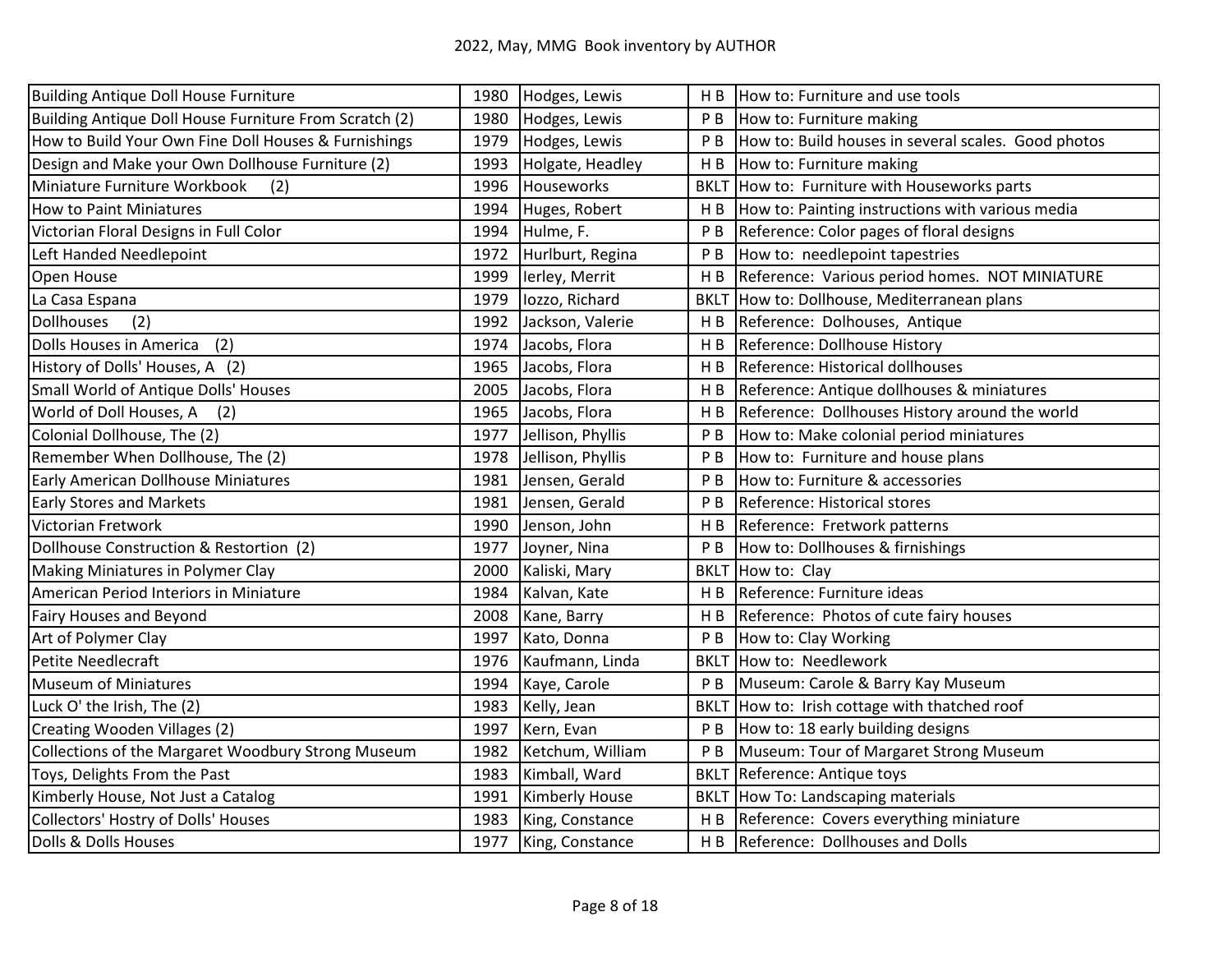| Dolls' House Bathroom, Lots of Little Loos (2)               | 1997 | King, Patricia       | P B            | How to: Bathroom designs all periods               |
|--------------------------------------------------------------|------|----------------------|----------------|----------------------------------------------------|
| Making Dolls' House Furniture (2)                            | 1991 | King, Patricia       | РB             | How to: Ideas for found objects to incorporate     |
| International Dolls House Book, The                          | 1977 | King, S.             | P <sub>B</sub> | How to: House patterns                             |
| Interior Finishing Techniques                                |      | Kirkewood, Janet     | <b>BKLT</b>    | How to: Tips on finishing room interiors           |
| <b>Hearts N Flowers Bedroom</b>                              |      | Kooler Design        |                | <b>BKLT</b> How to: Needlework furniture           |
| Summer Garden in Plastic canvas, Needlepoint                 | 1993 | Kooler Design Studio |                | BKLT How to: Needlepoint lawn furniture            |
| <b>Colonial Williamsburg</b>                                 | 1986 | Kopper, Philip       | H <sub>B</sub> | Reference: Houses and shops NOT MINIATURE          |
| Gazebo Getaway<br>(2)                                        | 1982 | Krupick, David       |                | BKLT How to: Garden, Make a Gazebo                 |
| Lattice and how to Build it                                  | 1992 | Krupick, David       |                | BKLT How to: Garden Lattice projects               |
| Miniature Doll Houses and How to Build Them                  | 1992 | Krupick, David       |                | <b>BKLT</b> How to: Dollhouses                     |
| Building Miniature Houses & Furniture (2)                    | 1977 | Kursz, Doris         | H <sub>B</sub> | How to: Miniatures, making                         |
| Needlepoint in Miniature                                     | 1979 | Kurten, Nancy        | H B            | How to: Needlework                                 |
| More Miniature Sweater Designs, #3                           | 1996 | Lampen, Betty        | <b>BKLT</b>    | How to: Clothing, Sweater patterns                 |
| Photographs of New York Interiors at the Turn of the Century | 1976 | Lancaster, Clay      | P <sub>B</sub> | Reference: Interiors. NOT MINIATURE                |
| Dolls' Houses, A personal Choice (2)                         | 1970 | Latham, Jean         | H <sub>B</sub> | Reference: Author's favorite houses                |
| Plans Plus #3. Backyard items                                | 1979 | Lawton, Allen        |                | BKLT How to: Backyard furniture                    |
| Gingerbread Kitchen Doll's House                             | 2009 | Layman, Teresa       | H B            | reference: House design ideas                      |
| Legoland Dukkesamlingen                                      | 1995 | Legoland             |                | BKLT Museum: Tour of Legoland Miniatures in Gemany |
| <b>Titania's Palace</b>                                      | 1996 | Legoland A/s         |                | BKLT Museum: Tour of a gaudy overpriced dollhouse  |
| Needlework Miniatures                                        | 1979 | Leisure Arts         |                | BKLT How to: Needlework patterns                   |
| Miniature Wiring for Dollhouses and Rooms                    | 1976 | Leonard, Ed          |                | BKLT How to: Electrify a dollhouse                 |
| Trim Carpentry (2)                                           |      | Leonard, Margaret    |                | <b>BKLT</b> How to: Dollhouse construction         |
| Victorian Parlor, The                                        | 1978 | Leonard, Margaret    |                | BKLT How to: Victorian style parlor                |
| Creations in Miniature: 101 Tiny Treasures to Stitch         | 1998 | Levie, Eleanor       | P B            | How to: Furniture, quilts, & clothing              |
| Illustrated Mission Furniture Catalog, 1912-1913             | 1991 | Linoff, Victor       | P <sub>B</sub> | Reference: Furniture. NOT MINIATURE                |
| Making Dolls' House Interiors (2)                            | 1994 | Lodder, Carol        | P <sub>B</sub> | How to: Furniture patterns                         |
| Making Dolls' Houses Interiors. Décor and Furnishings (2)    | 1994 | Lodder, Carol        | H B            | How to: Illustrations and patterns for furnishings |
| Authentic Tudor & Stuart Dolls' House, The                   | 2006 | Long, Brian          | P <sub>B</sub> | Reference: Tudor-era homes and interiors           |
| Faux Easy, It's                                              | 2004 | Lord, Gary           | P <sub>B</sub> | Reference: House interior ideas. NOT MINIATURE     |
| (2)<br>This Side of Yesterday                                |      | MacLaren, Catherine  | H B            | Reference: History of general miniatures           |
| How to Build & Furnish A Dollhouse for \$100 or Les          | 1983 | Maidment, Patricia   | РB             | How to: Build an inexpensive dollhouse             |
| Miniature Embroidered Patchwork Projects in 1/12 scale       | 2003 | Major, Margaret      | P <sub>B</sub> | How to: Patchwork items for dollhouses             |
| Dollhouse Dolls & Their Clothes                              | 1990 | Marsten, Barbara     | H B            | How to: Clothing, 27 pattern                       |
| Twenty Little Patchwork Quilts                               | 1990 | Marston, Gwen        |                | <b>BKLT</b> How to: Quilt patterns                 |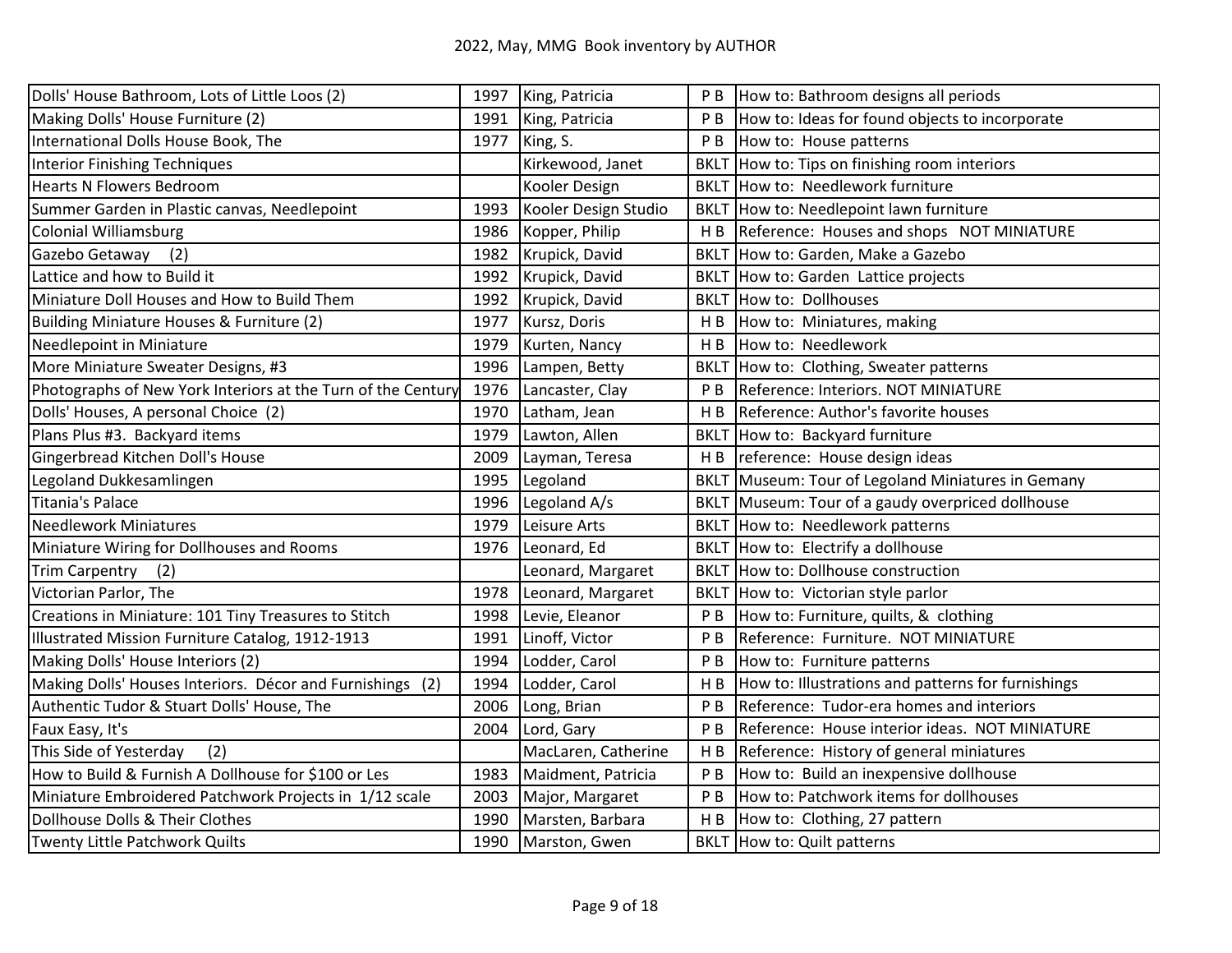| Holiday Domes. Vol 2 (2)                              | 1983 | Maselli, Ann      |                | BKLT How to: Make scenes under glass domes              |
|-------------------------------------------------------|------|-------------------|----------------|---------------------------------------------------------|
| <b>Dollhouse Murders</b>                              | 2004 | Mauriello, Thomas | H B            | Fiction: A forensic expert investigates 6 little crimes |
| Miniature Needlepoint Rugs (2)                        | 1976 | McBaine, Susan    |                | BKLT How to: Needlepoint rug patterns                   |
| McCall's Big Book of Dollhouses & Miniatures (2)      | 1983 | McCall's Magazine | P <sub>B</sub> | How to: Patterns for houses, furniture, accessories     |
| <b>Scenery for Model Railroads</b>                    | 1967 | McClanahan        | <b>BKLT</b>    | How to: Landscape                                       |
| Cupboards, Safes, and Hutches (2)                     | 1992 | McCoy, Kathy      | <b>BKLT</b>    | How to: Furniture, 4 projects in various scales         |
| Dollhouse Dolls (2)                                   | 1980 | McCracken, Joann  | P <sub>B</sub> | How to: Make doll in 1/12 scale                         |
| Dolls House Furniture Book (2)                        | 1976 | McElroy, Joan     | H <sub>B</sub> | How to: Furniture & accessories                         |
| 144 Scale in and Out                                  |      | McNary, Anita     | <b>BKLT</b>    | How to: 144 scale rooms and furnishings                 |
| More Miniature Oriental Rugs & Carpets (2)            | 2000 | McNaughton, Meik  | P B            | How to: Rugs, patterns for miniature rugs               |
| Miniatures from Findings                              | 1980 | McNeely, Peg      | <b>BKLT</b>    | How to: Make accessories out of jewelry parts           |
| Miniatures: How to make them, Use Them, Sell Them (2) | 1976 | Mearas, Phyllis   | P <sub>B</sub> | How to: Patterns for everything                         |
| Lets Make Doll Firniture                              | 1962 | Mercer, Eileen    | H <sub>B</sub> | How to: Furniture, instructions on making               |
| Iron on Transfers for Miniatures (2)                  | 1978 | Merrell, Nancy    | <b>BKLT</b>    | How to: Instructions and iron on transfers              |
| Needlework in Miniature                               | 1979 | Merrill, Virginia | P <sub>B</sub> | How to: Needlework                                      |
| Reproducing Period Furniture in Miniature             | 1981 | Merrill, Virginia | H <sub>B</sub> | How to: Furniture history and patterns                  |
| Bread Dough Bakery (2)                                | 1978 | Meyer, Barbara    |                | BKLT How to: Clay                                       |
| Bread Dough Floral Miniatures (2)                     | 1976 | Meyer, Barbara    |                | BKLT How to: Clay                                       |
| Bread Dough Fruits & Vegetables<br>(2)                | 1977 | Meyer, Barbara    |                | BKLT How to: Clay                                       |
| <b>Florist Shopp</b><br>(2)                           | 1983 | Meyer, Barbara    |                | BKLT How to: Clay plants                                |
| (2)<br>Homemade Meals                                 | 1983 | Meyer, Barbara    |                | BKLT How to: Clay food                                  |
| Meyer's Bread Dough Menagerie                         | 1985 | Meyer, Barbara    |                | BKLT How to: Clay items                                 |
| How to Make Shaker Furnishings                        | 1976 | Midkiff, Pat      |                | BKLT How to: Furniture patterns                         |
| Shaker Furniture, How to Make<br>(2)                  | 1976 | Midkiff, Pat      |                | BKLT How to: Furniture shaker style                     |
| Period Details a Soursebook for House Restoration     | 1987 | Miller, Martin    | P <sub>B</sub> | Reference: Photos of various architectural styles       |
| Upstairs, Downstairs in a Vitorian House              | 1975 | Moe, Mary         | <b>BKLT</b>    | Reference: Kid's book                                   |
| Art of Miniature #3                                   | 2011 | Mok, Annie        | P <sub>B</sub> | How to: Flower making                                   |
| <b>Colleen Moores Doll House</b>                      | 1939 | Moore, Colleen    | <b>BKLT</b>    | Museum: Tour                                            |
| Colleen Moore's Doll House                            | 1984 | Moore, Colleen    | H B            | Museum: Tour of Moore Fairytale Castle in Chicago       |
| Basic Landscape in Miniature (2)                      | 1991 | Moore, Dot        | <b>BKLT</b>    | How to: Landscaping                                     |
| William Morris Full color Ptterns & Designs           | 1988 | Morris, William   | P <sub>B</sub> | Reference: Color pages of designs                       |
| Build A Doll's House (2)                              | 1992 | Morse, Michal     | P <sub>B</sub> | How to: Dollhouses, build various                       |
| Decorate a Doll's house, Authentic Period Styles      | 2000 | Morse, Michal     | H B            | How to: Houses from 1630 to today.                      |
| Furnish a Doll's House (2)                            | 1995 | Morse, Michal     | P <sub>B</sub> | How to: Accessories and furniture making                |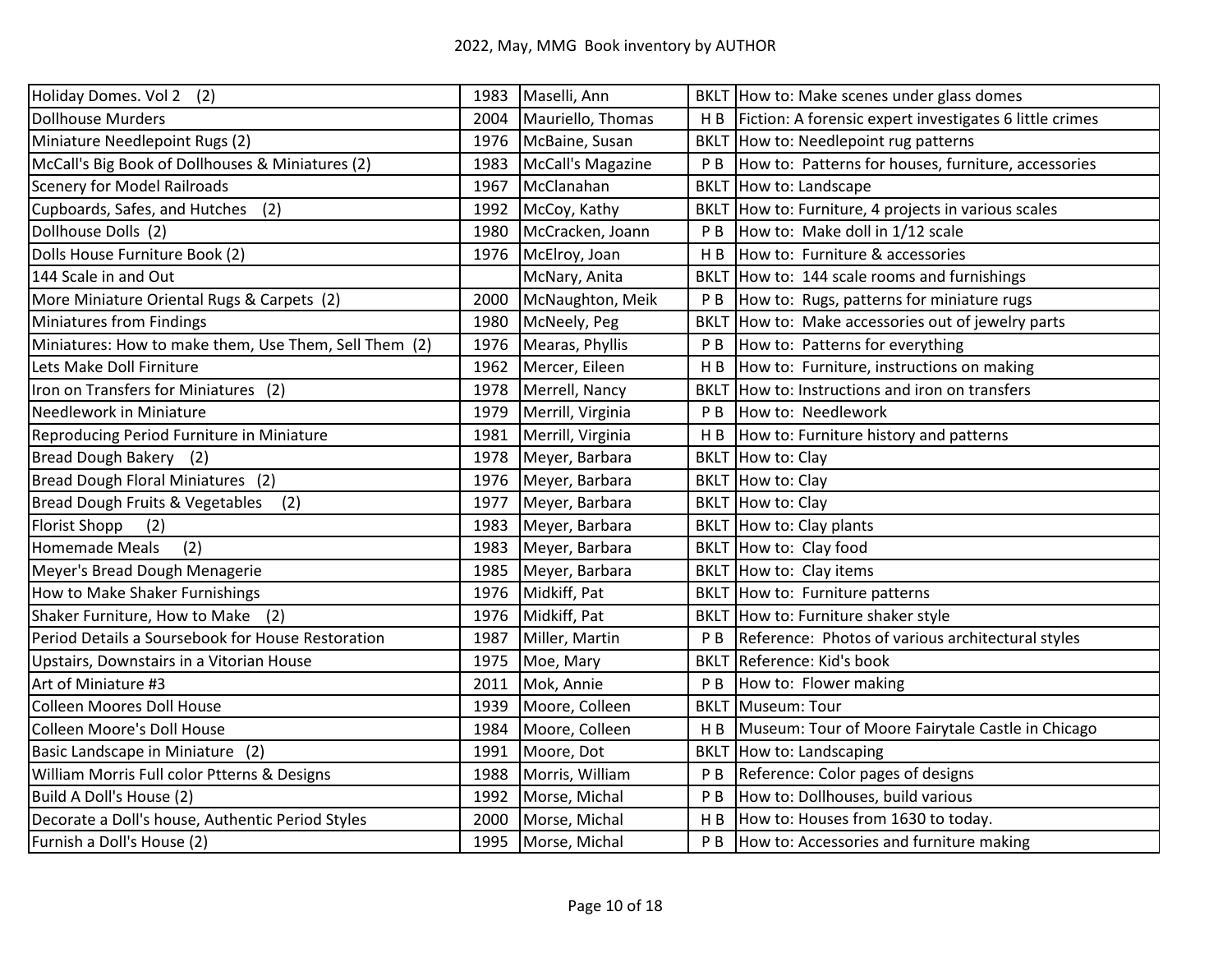| Mott Miniature Workshop Manual #1, The<br>(2)            |       | 1978 Mott, Barbara     | P B            | How to: Plans for furniture & accessories                             |
|----------------------------------------------------------|-------|------------------------|----------------|-----------------------------------------------------------------------|
| Magnificent Miniatures (2)                               | 2008  | Mulvany & Rogers       | HB             | Museum: Tour of several Mulvany & Rogers houses                       |
| Within the Fairy Castle                                  | 1997  | Museum of Scicence     | HB             | Museum: Tour of Colleen Moore's castle in Chicago                     |
| Colleen Moore's Fairy Castle                             | 1964  | Museum of Science & In | <b>BKLT</b>    | Museum: Tour                                                          |
| Colleen Moore's Fairy Castle (2)                         | 1991  |                        |                | Museum of Science & In BKLT Museum: Tour of Moore's castle in Chicago |
| Colleen Moore's Fairy Castle (2)                         | 1980s | Museum of Science & In | <b>BKLT</b>    | Museum: Tour of Moore's castle in Chicago                             |
| Millie August Loves Wallpaper                            | 1979  | Nastopoulos, Betty     | <b>BKLT</b>    | How to: Make cute prnted accessories                                  |
| Millie's Favorite Lamps                                  | 1980  | Nastopoulos, Betty     | <b>BKLT</b>    | How to: Lighting, cute table lamps                                    |
| <b>Carlisle Collection of Miniatures</b>                 | 1979  | <b>National Trust</b>  | <b>BKLT</b>    | Museum: Tour of museum at Nunnington Hall                             |
| Dolls House Shops, Cafes, & Resturants<br>(2)            | 2005  | Nesbitt, Jane          | P <sub>B</sub> | How to: Shops, Furniture, merchandise                                 |
| Miniaturist's Workbench (2)                              | 1982  | Newman, Jim            | <b>BKLT</b>    | How to: Construction tips                                             |
| Complete Book of making Miniatures for Room Settings (2) | 1975  | Newman, T.             | P <sub>B</sub> | How to: Miniatures. 700 photos.                                       |
| Wonderful World of Miniature Cramics, The                | 1983  | Nicholas, Peggy        | <b>BKLT</b>    | How to: Mold ceramic accessories                                      |
| Making Character Dolls' Houses in 1/12 Scale             | 1999  | Nickolls, Brian        | P <sub>B</sub> | How to: House patterns                                                |
| Making Dolls Houses in 1/12 Scale (2)                    | 1991  | Nickolls, Brian        | H <sub>B</sub> | How to: Several styles of houses                                      |
| Big Book of the Doll's House                             | 2005  | Nisbet, Jean           | P <sub>B</sub> | How to: Information about various periods & styles                    |
| Dolls House 1/24 scale, A Complete Introduction (2)      | 1999  | Nisbet, Jean           | P <sub>B</sub> | How to: 1/24 half scale                                               |
| Beginners' Guide to the Dolls House Hobby (2)            | 1997  | Nisbett, Jean          | P <sub>B</sub> | How to: General construction and collecting info                      |
| Complete Doll's House Book (2)                           | 1993  | Nisbett, Jean          | P <sub>B</sub> | Reference: Dollhouse history                                          |
| Modern Dolls' House, The                                 | 2004  | Nisbett, Jean          | P <sub>B</sub> | How to: Home décor 1900 to today                                      |
| Secrets of the Dolls' House Makers                       | 1994  | Nisbett, Jean          | P <sub>B</sub> | Reference: Artists profiled.                                          |
| Fabulous Dollhouse of the Twenties, A (2)                | 1976  | Noble, John            | <b>BKLT</b>    | Museum: Tour Stettheimer house in New York City                       |
| Quarter Scale Projects, Hints & Tips                     | 2004  | Norris, Shelly         | <b>BKLT</b>    | How to: 1/4 scale quarter inch                                        |
| Dollhouse Crafting Tips (2)                              | 1996  | <b>Nutshell News</b>   | <b>BKLT</b>    | How to: Dollhouse Construction of 215 ideas                           |
| <b>Fancy Stenciled Furniture</b>                         | 1981  | <b>Nutshell News</b>   | <b>BKLT</b>    | How to: Furniture, simple wood                                        |
| <b>Miniatures Catalog</b>                                | 1995  | <b>Nutshell News</b>   | P <sub>B</sub> | Reference: Catalog of items                                           |
| <b>Treasures in Miniature</b>                            | 1993  | <b>Nutshell News</b>   | P <sub>B</sub> | reference: Houses general history                                     |
| <b>Wicker Wizardry</b>                                   |       | <b>Nutshell News</b>   | <b>BKLT</b>    | How to: Wicker objects                                                |
| Bedding of the Month, April                              | 1978  | Nye. Lavonne           | <b>BKLT</b>    | How to: Bedding fabric                                                |
| Bedding of the Month, August                             | 1978  | Nye. Lavonne           | <b>BKLT</b>    | How to: Bedding fabric                                                |
| Bedding of the Month, December                           | 1978  | Nye. Lavonne           | <b>BKLT</b>    | How to: Bedding fabric                                                |
| Bedding of the Month, February                           | 1978  | Nye. Lavonne           | <b>BKLT</b>    | How to: Bedding fabric                                                |
| Bedding of the Month, January                            | 1978  | Nye. Lavonne           | <b>BKLT</b>    | How to: Bedding fabric                                                |
| Bedding of the Month, July                               | 1978  | Nye. Lavonne           |                | BKLT How to: Bedding fabric                                           |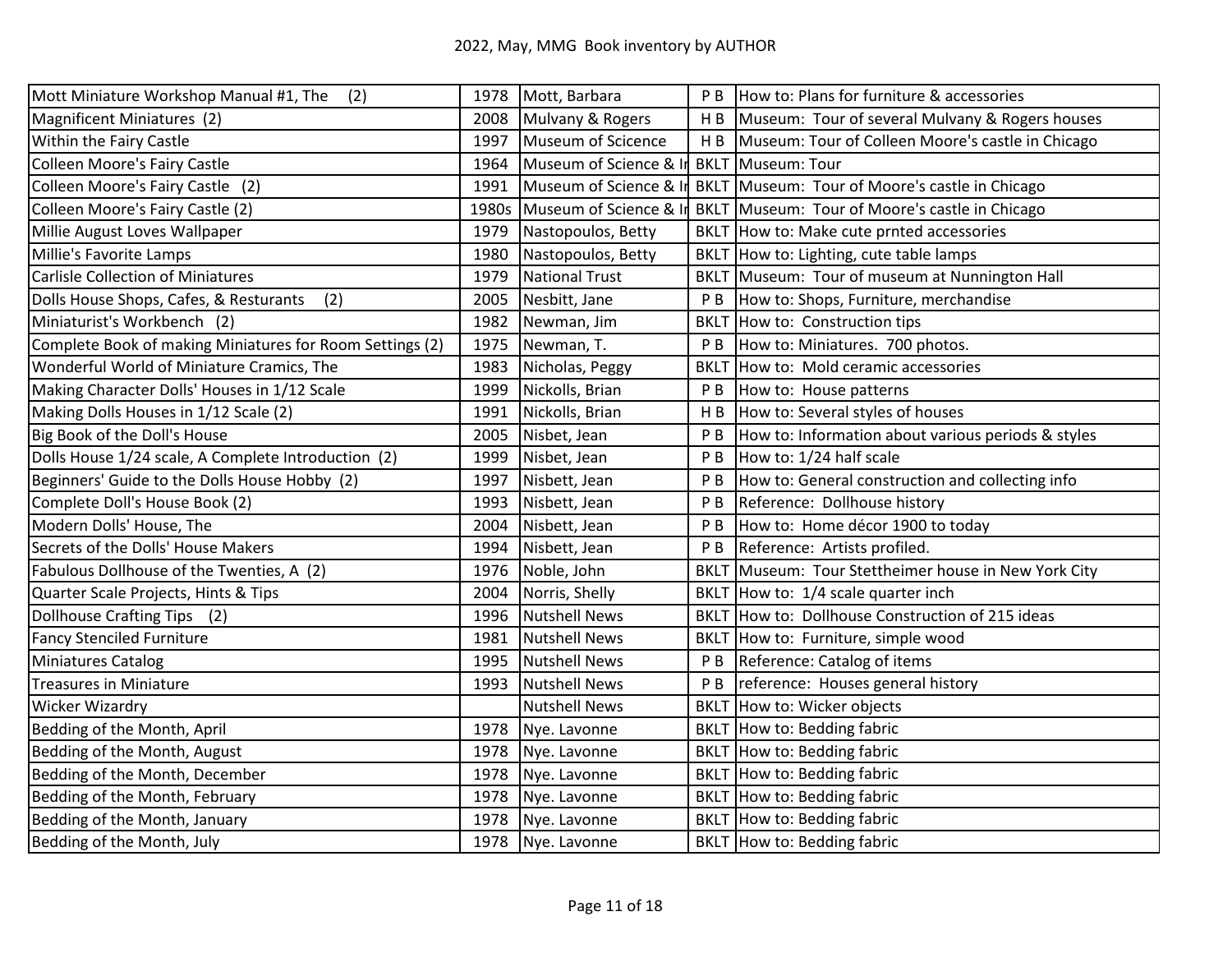| Bedding of the Month, June                                 | 1978 | Nye. Lavonne    |                | BKLT How to: Bedding fabric                     |
|------------------------------------------------------------|------|-----------------|----------------|-------------------------------------------------|
| Bedding of the Month, March                                | 1978 | Nye. Lavonne    |                | BKLT How to: Bedding fabric                     |
| Bedding of the Month, May                                  | 1978 | Nye. Lavonne    | <b>BKLT</b>    | How to: Bedding fabric                          |
| Bedding of the Month, November                             | 1978 | Nye. Lavonne    | <b>BKLT</b>    | How to: Bedding fabric                          |
| Bedding of the Month, October                              | 1978 | Nye. Lavonne    |                | BKLT How to: Bedding fabric                     |
| Bedding of the Month, September                            | 1978 | Nye. Lavonne    | <b>BKLT</b>    | How to: Bedding fabric                          |
| Millie's Beautiful Beds                                    | 1980 | Nye. Lavonne    | <b>BKLT</b>    | How to: Bedding fabric                          |
| Miniature Window Treatments Vol 1 (2)                      | 1979 | Nye. Lavonne    | <b>BKLT</b>    | How to: Drapery patterns                        |
| Miniature window Treatments Vol 2<br>(2)                   | 1979 | Nye. Lavonne    | <b>BKLT</b>    | How to: Drapery patterns                        |
| Miniature Window Treatments Vol 3                          | 1979 | Nye. Lavonne    |                | BKLT How to: Drapery patterns                   |
| Miniature Window Treatments Vol 4<br>(2)                   | 1979 | Nye. Lavonne    | <b>BKLT</b>    | How to: Drapery patterns                        |
| Window Treatment Pattern #01                               | 1978 | Nye. Lavonne    | <b>BKLT</b>    | How to: Drapery                                 |
| Window Treatment Pattern #02                               | 1978 | Nye. Lavonne    | <b>BKLT</b>    | How to: Drapery                                 |
| Window Treatment Pattern #03<br>(2)                        | 1978 | Nye. Lavonne    | <b>BKLT</b>    | How to: Drapery                                 |
| Window Treatment Pattern #04                               | 1978 | Nye. Lavonne    |                | BKLT How to: Drapery                            |
| Window Treatment Pattern #05                               | 1978 | Nye. Lavonne    | <b>BKLT</b>    | How to: Drapery                                 |
| Window Treatment Pattern #06                               | 1978 | Nye. Lavonne    | <b>BKLT</b>    | How to: Drapery                                 |
| Window Treatment Pattern #07                               | 1978 | Nye. Lavonne    | <b>BKLT</b>    | How to: Drapery                                 |
| Window Treatment Pattern #08                               | 1978 | Nye. Lavonne    | <b>BKLT</b>    | How to: Drapery                                 |
| Window Treatment Pattern #09                               | 1978 | Nye. Lavonne    | <b>BKLT</b>    | How to: Drapery                                 |
| Window Treatment Pattern #10<br>(2)                        | 1978 | Nye. Lavonne    | <b>BKLT</b>    | How to: Drapery                                 |
| Window Treatment Pattern #11                               | 1978 | Nye. Lavonne    | <b>BKLT</b>    | How to: Drapery                                 |
| Window Treatment Pattern #12                               | 1978 | Nye. Lavonne    | <b>BKLT</b>    | How to: Drapery                                 |
| Window Treatment Pattern #13                               | 1978 | Nye. Lavonne    | <b>BKLT</b>    | How to: Drapery                                 |
| Window Treatment Pattern #14                               | 1978 | Nye. Lavonne    | <b>BKLT</b>    | How to: Drapery                                 |
| Our own Snug Fireside, 1760-1860                           | 1933 | Nylander, Jane  | H <sub>B</sub> | Reference: History of Fireplaces. NOT MINIATURE |
| Collector's guide to Dollhouses & Dollhouse Miniatures (2) | 1974 | O'Brien, Marian | H B            | Reference: History of miniature items           |
| Make and Furnish Your Own Miniature Rooms (2)              | 1976 | O'Brien, Marian | H B            | How to: Room box and house construction         |
| Make Your Own Dollhouses & Dollhouse Miniatures (2)        | 1975 | O'Brien, Marian | H <sub>B</sub> | How to: Dolhouses and furnishings               |
| Doll House Caper, The                                      | 1975 | O'Connel, Jean  | P B            | Fiction: Story                                  |
| <b>Gallery of Needlepoint Miniatures</b>                   | 1985 | Ohabian, Judith | <b>BKLT</b>    | How to: Needlepoint miniatures                  |
| <b>Mixed Media Dollhoues</b>                               | 2010 | Oliveau, Tally  | P <sub>B</sub> | Reference: House patterns and ideas             |
| Fimo Leather (2)                                           | 1984 | Olson, Ester    | <b>BKLT</b>    | How to: Clay to make accessories of leather     |
| Fimo Sweets<br>(2)                                         | 1983 | Olson, Ester    |                | BKLT How to: Clay deserts                       |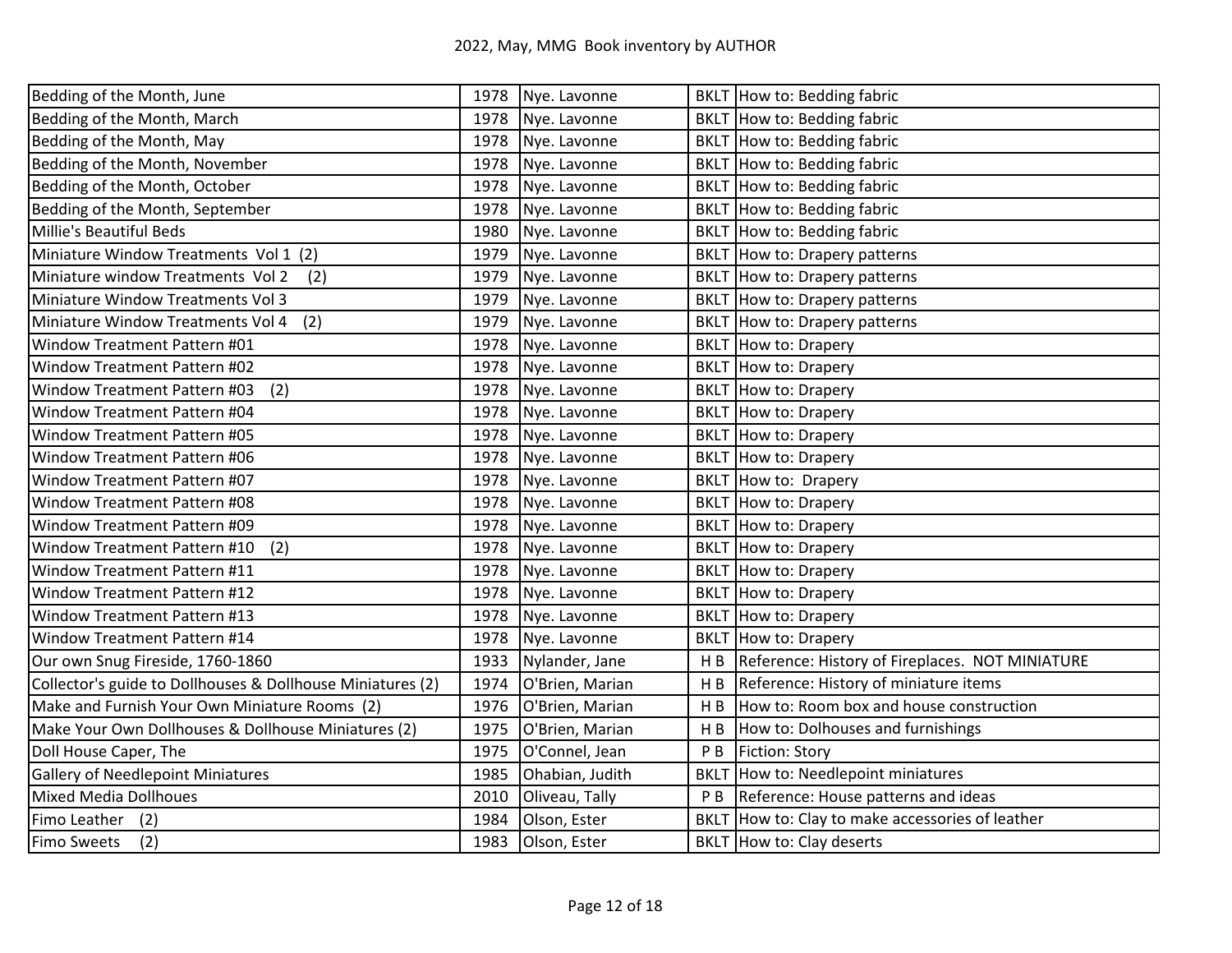| Incredible Fimo, That                           |      | Olson, Ester          |                | BKLT How to: Clay projects                          |
|-------------------------------------------------|------|-----------------------|----------------|-----------------------------------------------------|
| Mansion in Mniature, A                          | 1997 | O'Meara, Bets         | H B            | Museum: Tour of personal collection                 |
| <b>Small Scale Modeling</b>                     | 2000 | Osborn, Caroline      | P <sub>B</sub> | How to: Information on several scales               |
| <b>Dolls' Houses</b>                            | 1991 | Pasierbska, Halina    | <b>BKLT</b>    | Reference: Dollhouse, Short history                 |
| Miniature Greenhouse                            | 1976 | <b>Pattern Makers</b> | <b>BKLT</b>    | How to: Greenhouse pattern                          |
| <b>Silk Flower Arranging</b>                    | 1992 | Paulin, Lynn          | <b>BKLT</b>    | How to: Flower arranging                            |
| <b>Encyclopedia of Modelmaking Techniques</b>   | 1996 | Payne, Christopher    | H B            | How to: Guide to construction of models             |
| Miniature Worlds in 1/12 Scale (2)              | 1998 | Penny, Susan          | P <sub>B</sub> | How to: Using unusual containers                    |
| Architecture for Dolls' Houses (2)              | 1997 | Percival, Joyce       | P <sub>B</sub> | How to: period architecture and design elements     |
| Doll House Miniatures (2)                       | 1980 | Peters, Rosalie       | <b>BKL</b>     | How to: Needlepoint rugs                            |
| Reproducing Furniture in Miniature (2)          | 1976 | Pipe, Ann             | P <sub>B</sub> | How to: Furniture making                            |
| Pistner House, The                              | 2001 | Pistner, Patricia     | H B            | Museum: Pistner at the Napels Museum od Art         |
| Daughters of the Painted Ladies<br>(2)          | 1992 | Pomada, Elizabeth     | P <sub>B</sub> | Reference: Victorian houses in 38 states (not mini) |
| How to Create Your Own Painted Lady             | 1989 | Pomada, Elizabeth     | P B            | Reference: House drawings. NOT MINIATURE            |
| Authentic Arts & Crafts Furniture Projects      | 2000 | Popular Woodwork      | P <sub>B</sub> | Reference: Furniture. NOT MINIATURE                 |
| Building With Bob. Vol III (2)                  | 1983 | Porter, Bob           | <b>BKLT</b>    | How to: Dollhouse, Basic construction               |
| <b>Discovering Miniatures</b>                   |      | Porter, Bob           | <b>BKLT</b>    | Reference: Intro to miniature collecting            |
| Making Miniature Flowers with Polymer Clay (2)  | 1998 | Quast, Barbara        | H B            | How to: Working with clay                           |
| Queen Mary's Dolls' House (2)                   | 1992 | Queen Elizabeth II    | <b>BKLT</b>    | Museum: Tour Queen Mary's Dolllhouse at Windsor     |
| <b>Miniature Medey</b>                          | 1993 | Quilts, Elizabeth     | <b>BKLT</b>    | How to: Quilting instructions and patterns          |
| Old House Measured and Scaled Detail Drawings   | 1983 | Radford, William      | P <sub>B</sub> | Reference: Construction Drawings NOT MINIATURE      |
| Christmas Confections (2)                       | 1992 | Ranney, Nancy         | <b>BKLT</b>    | How to: Christmas accessories                       |
| Decorated Doll's House, The                     | 1998 | Ridley, Jessica       | H <sub>B</sub> | How to: Design and make miniature interiors         |
| Field guide to American Architecture            | 1980 | Rifkind, Carole       | P <sub>B</sub> | Reference: Houses. NOT MINIATURE                    |
| Making Miniature Villages in Polymer Clay       | 2000 | Ritchey, Gail         | P <sub>B</sub> | How to: Clay house making                           |
| Mediterranean Vernacular                        | 1991 | Rizzoli               | H B            | Reference: House Styles. NOT MINIATURE              |
| <b>Finishing Touches</b><br>(2)                 | 1986 | Robinson, Jack        | <b>BKLT</b>    | How to: Floors, Brick, stone                        |
| Inside the world of Miniatures & Dollhouses (2) | 1976 | Rosner & Beckeman     | H B            | How to: Dollhouses, creating and collecting         |
| Making Dollhouse Accessories (2)                | 1977 | Roth, Charlene        | P <sub>B</sub> | How to: Child's toys                                |
| Dolls' Cobbler Guide to Shoemaking (2)          | 1983 | Roundtree, Sylvia     | <b>BKLT</b>    | How to: Clothing, Making doll shoes                 |
| Dollhouses, Miniature Kitchens and Shops<br>(2) | 1996 | Rountree, Susan       | H B            | Museum: Abby Aldrich collection in Williamsburg     |
| Making Georgian Dolls' Houses                   | 1992 | Rowbottom, Derek      | P B            | How to: Dollhouse making                            |
| Making Period Dolls' House Furniture            | 1992 | Rowbottom, Derek      | P <sub>B</sub> | How to: Furniture patterns                          |
| Making Tudor Dolls' Houses                      | 1990 | Rowbottom, Derek      | P <sub>B</sub> | How to: Tudor style homes                           |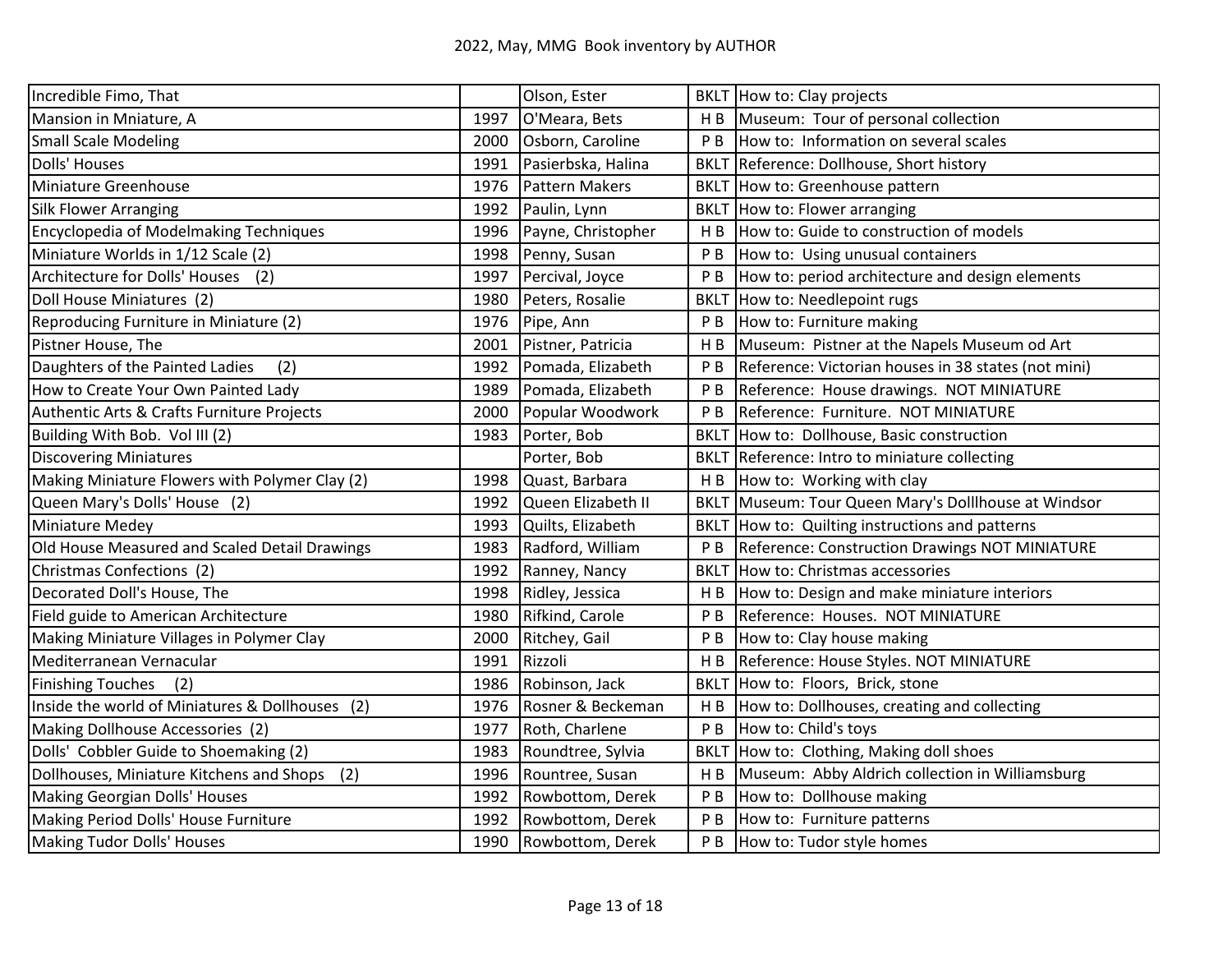| Miniature Dolls' Houses in 1/24 scale           | 1999  | Rowbottom, Derek          |                | $H B$ How to: 1/24 half scale houses and furniture    |
|-------------------------------------------------|-------|---------------------------|----------------|-------------------------------------------------------|
| Wonderful World of Wicker                       |       | Roy, Harry                |                | <b>BKLT</b> How to: Wicker furniture                  |
| Through the Looking Glass (2)                   | 1984  | Ruble, Ann                | P <sub>B</sub> | Museum: Tour of some of the best collections          |
| Half Inch Bassinet                              |       | Ruff, Anne D              |                | BKLT How to: Furniture, half scale bassinet           |
| Mini Hatters Manual                             | 1980  | Russell, Alice            |                | BKLT How to: Clothing, women's hats                   |
| Book of Miniatures, Furniture & Accessories (2) | 1977  | Ruthberg, Helen           | P <sub>B</sub> | How to: Accessories & furniture                       |
| Contemporary Miniature Room Settings            | 1980  | Ruthberg, Helen           | РB             | How to: Furniature & accessories.                     |
| <b>Contempory Living</b><br>(2)                 | 1983  | Ruthberg, Helen           | <b>BKLT</b>    | How to: Furniture, Modern                             |
| (2)<br>Miniature Room Settings                  | 1978  | Ruthberg, Helen           | H <sub>B</sub> | How to: Room box construction                         |
| Victorian Christmas Baby 3" tall                | 1995  | Sahl, Beverly             |                | BKLT How to: Cothing patterns                         |
| Americana in 1/12 scale<br>(2)                  | 2002  | Santovec, M.              | P <sub>B</sub> | How to: Furniture, 50 authentic period projects       |
| Making Miniature Food & Market Stalls (2)       | 2001  | Scarr, Angie              | P <sub>B</sub> | How to: Clay, making food from Polymer clay           |
| Working in Miniature, Machine miniature quilts  | 1987  | Schaefer, Becky           | <b>BKLT</b>    | How to: Quilt making                                  |
| Miniature Antique Furniture (2)                 | 1972  | Schiffer, Herbert         | H <sub>B</sub> | Reference: Furniture from 1840 to 1880                |
| <b>Creative Dollhouses From Kits</b><br>(2)     | 1995  | Schleicher, Robert        | P <sub>B</sub> | How to: Dollhouses, tips for customizing              |
| Dollhouses and Dioramas (2)                     | 1980  | Schleicher, Robert        | H <sub>B</sub> | How to: Dollhouses and settings                       |
| Making Dollhouses and Dioramas (2)              | 1990  | Schleicher, Robert        | РB             | How to: Use of kits for houses and displays           |
| Fairy House How to make                         | 2015  | Schramer. Mike            | P <sub>B</sub> | How to: Fairy garden making items                     |
| Finishing Miniature Wood Furniture              | 1980s | Schwartzberg, Trish       | <b>BKLT</b>    | How to: Furniture                                     |
| Miniature Food Masterpieces                     | 2009  | Searr, Angie              | P <sub>B</sub> | How to: Clay, Introduction for making mini food       |
| Fimo Milleflori Made Easy                       | 1993  | Segal, Marie              |                | BKLT How to: Clay jewelry                             |
| Perfect English Farmhouse                       | 2012  | Shaw, Ros                 | H B            | Reference: Old English houses. NOT MINIATURE          |
| Making Authentic Shaker Furniture               | 1971  | Shea, John                | P <sub>B</sub> | Reference: Furniture plans. NOT MINIATURE             |
| Design Book #1. 12 Miniature Furniture Designs  | 1988  | <b>Shenandoah Designs</b> |                | <b>BKLT</b> How to: Furniture Patterns & instructions |
| Houseworks Miniature Furniture Workbook (2)     | 1996  | <b>Shenandoah Designs</b> |                | BKLT How to: Furniture from Houseworks parts          |
| Art Deco Stained Glas Pattern Book              | 1977  | Sibbert, Ed Jr.           | P <sub>B</sub> | How to: Stained glass, 91 Pattern                     |
| Dollhouse Stained Glass Windows (2)             | 1979  | Sibbett, Ed               |                | BKLT   How to: Stained glass patterns                 |
| Dress Patterns Past for Dollhouse Ladies (2)    | 1978  | Sinnett, Doreen           |                | BKLT How to: Clothing, dress patterns                 |
| Fashions 1806-1810. 5 1/2' dolls                |       | Sirkis, Susan             |                | BKLT How to: Clothing, Dress patterns                 |
| Wish Booklet XXIII                              | 1980  | Sirkis, Susan             |                | BKLT How to: Clothing for dolls                       |
| One Inch Scale Doll Making                      | 2002  | Sisson, Laurie            |                | BKLT How to: Clothing, 1" scale dolls                 |
| Prairie Style                                   | 2001  | Skolnik, Lisa             | H B            | Reference: House ideas NOT MINIATURE                  |
| Andrews Collection (2)                          | 1988  | Smith, Anne Day           | H B            | Museum: Personal collection of miniatures             |
| Interior Design in Miniature, Brooke Tucker (2) |       | 1996 Smith, Anne Day      | H <sub>B</sub> | Museum: Tour Brooke Tucker collection                 |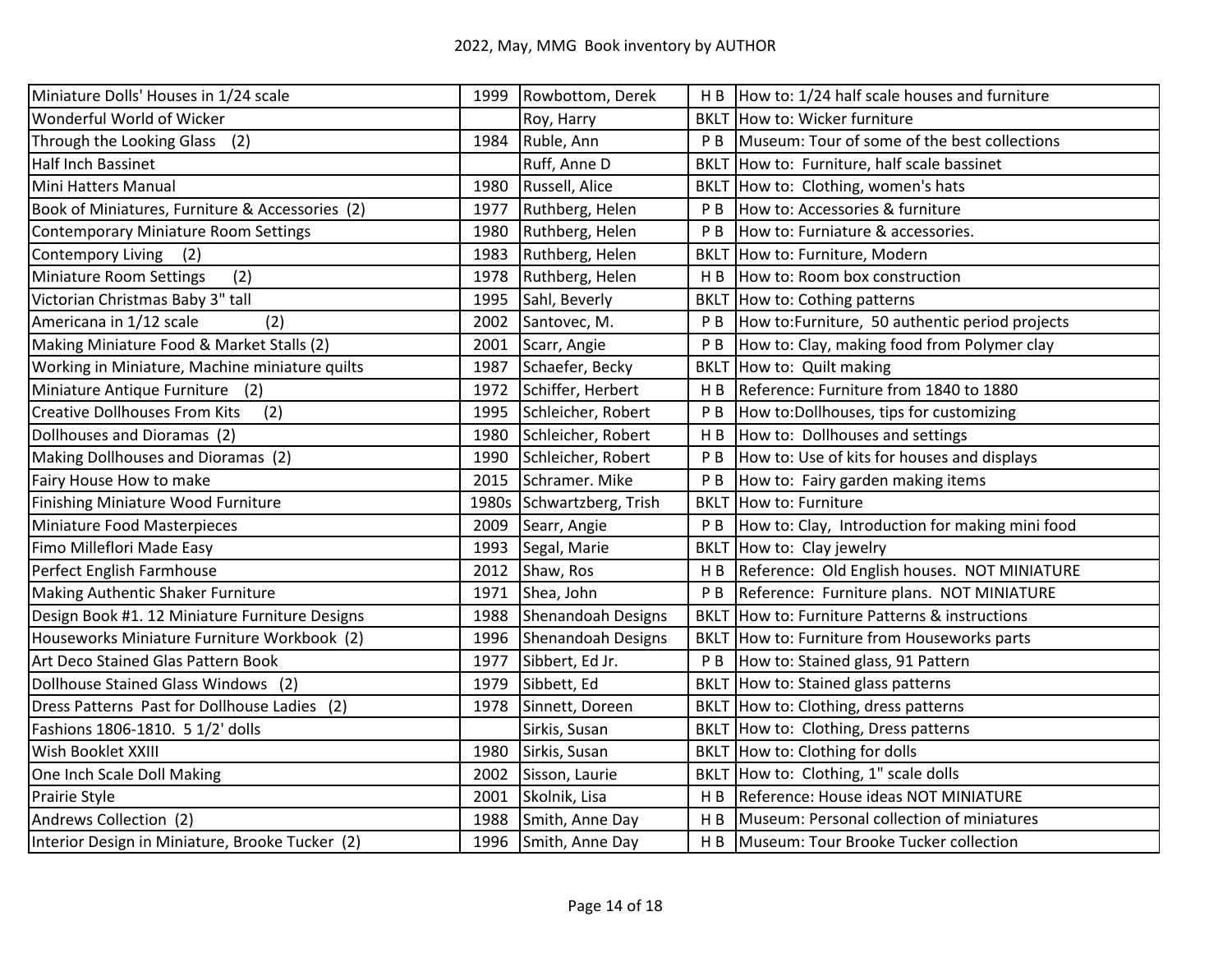| Period Rooms of Ruth McChesney                 | 1997 | Smith, Anne Day           | P B            | Reverence: Artisits works                      |
|------------------------------------------------|------|---------------------------|----------------|------------------------------------------------|
| Hats, Etc. Vol #1                              |      | Smith, Barbara            |                | BKLT How to: Clothing Patterns for hats        |
| Hats, Etc. Vol #2                              |      | Smith, Barbara            |                | BKLT How to: Clothing Patterns for hats        |
| Hats, Etc. Vol #3                              |      | Smith, Barbara            |                | BKLT How to: Clothing Patterns for hahts       |
| <b>Millinery Magic</b>                         | 1983 | Smith, Barbara            |                | BKLT How to: Clothing, cute hats               |
| <b>Country Store</b>                           | 1982 | Smith, Elmer              | <b>BKLT</b>    | Reference: Shop, What is a general store       |
| <b>Household Tools and Tasks</b>               | 1979 | Smith, Elmer              | <b>BKLT</b>    | Reference: Photos of housework items           |
| Art of Making Furniture in Miniature, The (2)  | 1993 | Smith, Harry W.           | P <sub>B</sub> | How to: Furniture, making various styles       |
| Grandmother's Adobe Dollhouse                  | 1984 | Smith, Mary               | P <sub>B</sub> | Fiction: Story about making a dollhouse        |
| Miniatures (2)                                 | 1983 | Smithsonian               | H B            | Museum: Cooper Hewitt Museum                   |
| Dolls' House, The (2)                          | 1977 | Smithsonian Museum        | <b>BKLT</b>    | Museum: The Smithsonian Dollhouse              |
| <b>First Ladies Hall</b>                       | 1976 | <b>Smithsonian Museum</b> | <b>BKLT</b>    | Reference: Clothing, Guide to First Laby gowns |
| <b>Fantastic Finishes</b>                      | 1997 | Snellen, Nancy            | P <sub>B</sub> | How to: Create painted finished                |
| Miniature Bobbin Lace                          | 1998 | Snowden, Roz              | P <sub>B</sub> | How to: Make lace miniature items              |
| <b>Stenciling With a Country Flair</b>         | 1985 | Snyder, Dee               | <b>BKLT</b>    | How to: Stencil everything                     |
| Miniature Heirlooms                            | 1980 | Sobers, Kay               | <b>BKLT</b>    | How to: Needlework rugs                        |
| Making Unusual Miniatures (2)                  | 1993 | Spalding, Graham          | P <sub>B</sub> | How to: Patterns on making furniture           |
| Cottage Style in Miniature                     | 2012 | Sperin, Cynthia           | H B            | Reference: Cute design ideas for cute houses   |
| <b>Scroll Saw Fretwork Techniques</b>          | 1990 | Spielman, Patrick         | P <sub>B</sub> | How to: Patterns & tool use                    |
| <b>Scroll Saw Handbook</b>                     | 1986 | Spielman, Patrick         | P <sub>B</sub> | How To: Tool use                               |
| Mini Knits For the 1/12 Scale Dolls' House     | 2005 | Spratley, Linda           | P <sub>B</sub> | How to: Knitting patterns and projects         |
| Dollhouse Furnishing, Bedroom and Bath (2)     | 1984 | Stadtman, Shep            | <b>BKLT</b>    | How to: Needlework, Sewing 44 projects         |
| Welcome Baby (2)                               | 1984 | Stanford, Nadia           | <b>BKLT</b>    | How to: Fabric baby accessories                |
| Colonial Dollhouse Plans (2)                   | 1978 | <b>Stanley Tools</b>      | <b>BKLT</b>    | How to: Dollhouse plans                        |
| <b>Family Dollhouse</b>                        | 1979 | Stein, Sara               | H <sub>B</sub> | How to: Cute simple miniatures                 |
| Look Alikes Jr.                                | 1999 | Steiner, Joan             | H B            | Fiction: Puzzlers to stimulate creativity      |
| Mini Dressings for Mini Rooms, Vol 1           | 1976 | Stephens, Jackie          | <b>BKLT</b>    | How to: Fabrics for bedroom                    |
| Mini Dressings for Mini Rooms, Vol 2 (2)       | 1977 | Stephens, Jackie          | <b>BKLT</b>    | How to: Furniture making                       |
| Miniature Landscaping, How to book (2)         |      | Stephenson, Carolyn       | <b>BKLT</b>    | How to: Landscaping                            |
| Dollhouse Builder's Handbook (2)               | 1989 | Stephenson, Fred          | <b>BKLT</b>    | How to: Dollhouse Construction techniques      |
| <b>Colleen Moore's Doll Castle</b>             | 2011 | Stevenson, Carol          | P <sub>B</sub> | Museum: Tour of Moore's house in Chcago        |
| Making Authentic Craftsman Furniture           | 1986 | Stickley, Gustav          | P <sub>B</sub> | Reference: Furniture plans. NOT MINIATURE      |
| Creating Decorative Fabrics in 1/12 Scale      | 2002 | Storey, Janet             | H <sub>B</sub> | How to: Fabriccs, Scan Designs & needlework    |
| Making upholstered Furniture in 1/12 Scale (2) | 2003 | Story, Janet              | P <sub>B</sub> | How to: Basic furniture in many styles         |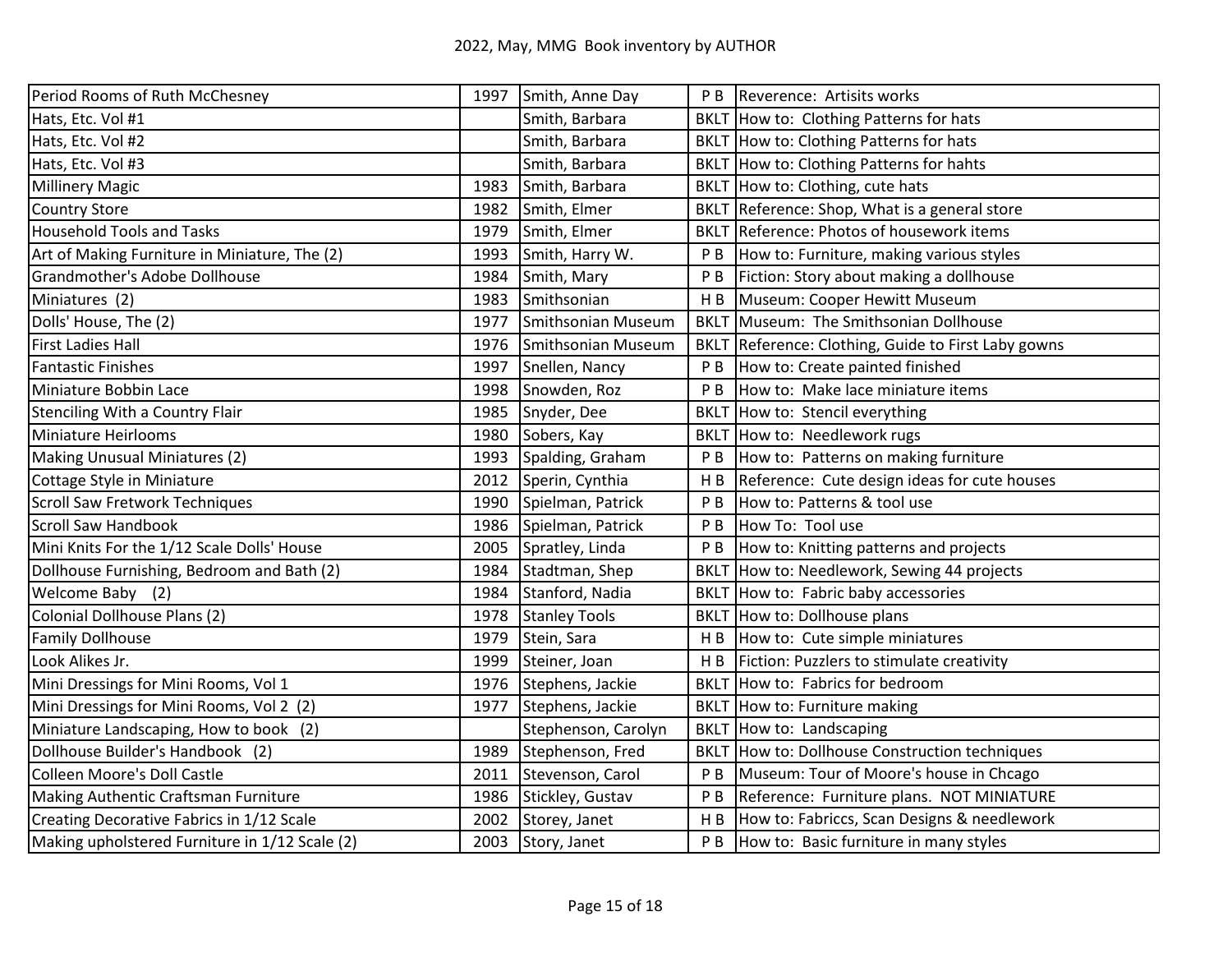| Gazebos and Other Garden Structure Designs        | 1983 | Strombeck, Janet          | P B            | How to: Garden structure designs                  |
|---------------------------------------------------|------|---------------------------|----------------|---------------------------------------------------|
| Curtains, Draperies, & Shades                     | 1979 | Sunset Books              | P <sub>B</sub> | Reference: Drapery ideas. NOT MINIATURE           |
| Mott's Miniature Collection (2)                   | 1998 | <b>Superior Galleries</b> | РB             | Reference: Auction catalog of Mott's collection   |
| <b>Bathroom Accessories in Miniature</b>          | 1985 | Swanson, Joann            | <b>BKLT</b>    | How to: Bathrooms 1900 - 1920s designs            |
| Granny's Kitchen                                  | 1983 | Swanson, Joann            |                | <b>BKLT</b> How to: Kitchen accessories           |
| Build Your Own Inexpensive Dollhouse<br>(2)       | 1977 | Tangerman, E.             | <b>BKLT</b>    | How to: Dollhouse Building                        |
| <b>All About Miniatures</b>                       | 1981 | <b>Taurus</b>             | <b>BKLT</b>    | How to: General room boxes and furnishings        |
| Colorful Journey through Margaret Woodbury        | 1981 | Taylor, Jill              | <b>BKLT</b>    | Museum: Kids' coloringbook of the Strong Museum   |
| Complete Guide Remodeing & Expanding Dollhouse(2) | 1993 | Theiss, Nola              | P <sub>B</sub> | How to: Dollhouse construction                    |
| <b>Custom Dollhouse</b>                           | 1991 | Theiss, Nola              | H <sub>B</sub> | How to: Dollhouse making                          |
| American Rooms in Miniature                       | 1974 | Thorne, Mrs. James        | P <sub>B</sub> | Museum: Thornes Rooms, The American Rooms         |
| American Rooms in Miniature                       | 1974 | Thorne, Mrs. James        | <b>BKLT</b>    | Museum: Thornes Rooms, The American Rooms         |
| European Rooms in Miniature, Thorne Rooms         | 1980 | Thorne, Mrs. James        | P <sub>B</sub> | Museum: Tour of the Thorne rooms in Chicago       |
| Dollhouse Furniture (2)                           | 1993 | Towner, Margaret          | H <sub>B</sub> | Reference: Dollhouses and miniatures, history of  |
| Complete Miniature Quilt Book, The (2)            | 1998 | Travis, Dinah             | P <sub>B</sub> | How to: Quilt, make several different styles      |
| Brook Tucker's Golden Christmas (2)               | 1996 | Tucker, Brooke            | H B            | How to: Christmas room                            |
| <b>Oriental Miniature Carpets</b>                 | 1978 | Tufts, Betty              | <b>BKLT</b>    | How to: Rug pattern                               |
| Book of Mini, Inside the Big World of Tiny Things | 2019 | Unver, Kate               | H B            | Reference: Miniaure items                         |
| Everything U Wanted to Know Dollhouses (2)        | 1992 | Van Horn, Nancy           | <b>BKLT</b>    | How to: Dollhouse tips                            |
| Porches Across America (2)                        | 1991 | Van Horn, Nancy           |                | <b>BKLT</b> How to: Porches                       |
| <b>Christmas Cookbook</b>                         | 1991 | Van Syoc, Lisa            |                | BKLT How to: Clay 45 holiday foods                |
| Furniture of Spanish New Mexico                   | 1977 | Vedder, Alan              | P B            | Reference: Area styles                            |
| Petite Eats & Mini Treats (2)                     | 1994 | Wagner, Sydnie            | <b>BKLT</b>    | How to: Clay foods                                |
| Dollhouses to Dream Houses #1 (2)                 | 1985 | <b>Waldron, Dennis</b>    | <b>BKLT</b>    | How to: Dollhouse kits                            |
| Dollhouses to Dream Houses #2<br>(2)              | 1988 | Waldron, Dennis           |                | BKLT How to: Dollhouse kits                       |
| Dollhouses to DreM Houses #3                      | 1993 | <b>Waldron, Dennis</b>    | <b>BKLT</b>    | How to: Dollhouse kits                            |
| Dream on with Kimberly House Book 1               | 1990 | Waldron, Dennis           | P <sub>B</sub> | How to: Landscaping                               |
| Kimberly House Landscaping Ideas, Vol 1 (2)       | 1990 | Waldron, Dennis           | <b>BKL1</b>    | How to: Landscaping instructions                  |
| World of Miniatures. From simple to Ornate        | 2018 | Walkley, Sarah            | P <sub>B</sub> | Reference: A fluff type book of basic information |
| <b>Popular Quilling</b>                           | 2004 | Walter, Helen             | P <sub>B</sub> | How to: Quilling instructions                     |
| Miniature Crochet Projects in 1/12 scale          | 2003 | Walters, Roz              | P <sub>B</sub> | How to: Crochet projects                          |
| <b>Creating in Miniature</b>                      | 1981 | Ward, Mary                | <b>BKLT</b>    | How to: Toy aking                                 |
| <b>Christmas for Miniatures</b>                   | 1980 | Warfiled, Lynne           | <b>BKLT</b>    | How to: Christmas needlework                      |
| <b>ABC's of Dollhouse Furnishing</b><br>(2)       | 1994 | Warner, Barbara           | P <sub>B</sub> | How to: Dollhouse, Finish a kit                   |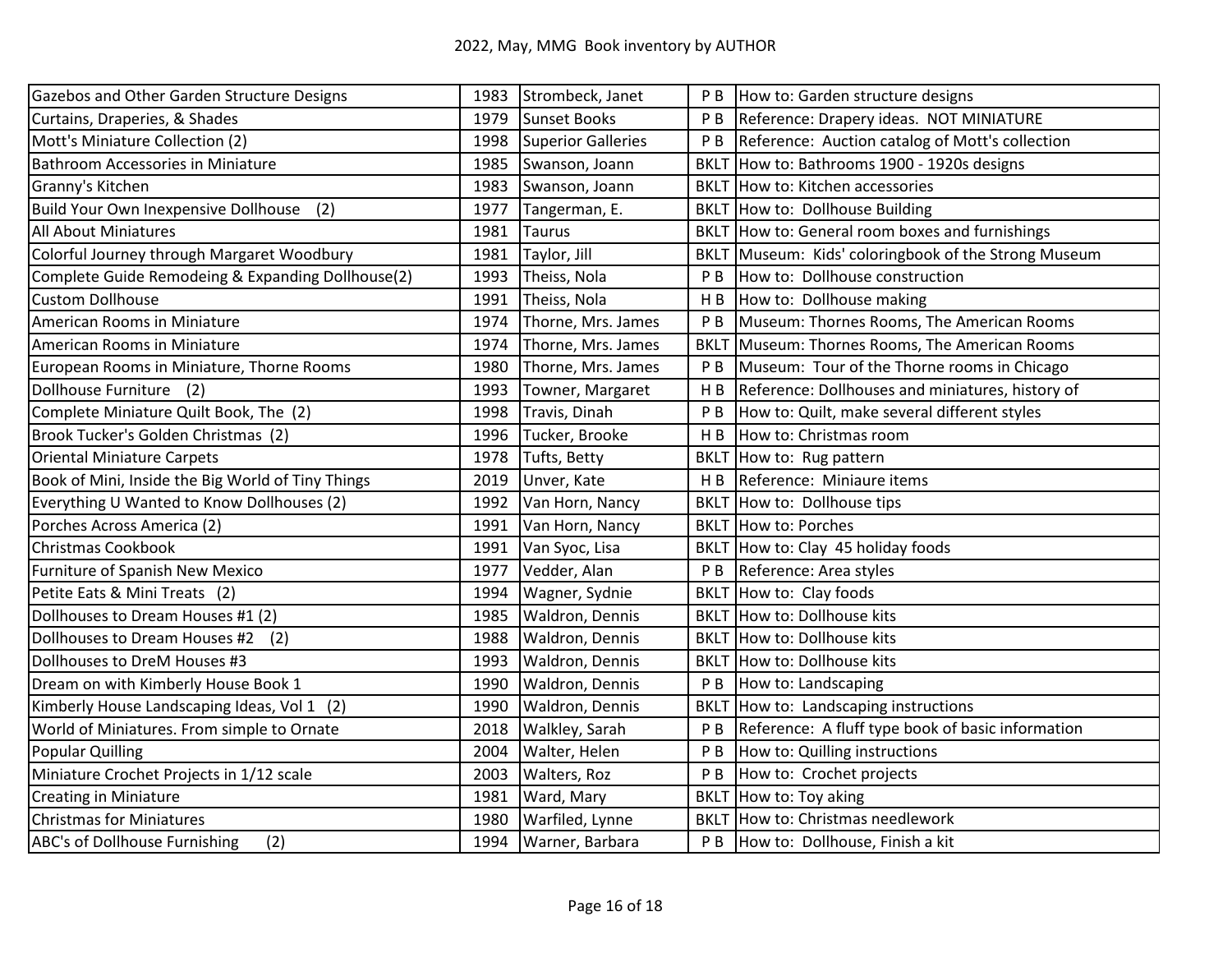| Dollhouse Lighting, Electrification Miniature (2)      |      | Warner, Barbara     |                | BKLT How to: Electrify a dollhouse                 |
|--------------------------------------------------------|------|---------------------|----------------|----------------------------------------------------|
| Miniature Embroidery for the 20th Century Dolls' House |      | Warner, Pamela      | ΡB             | How to: 1/12 scale embroidery patterns             |
| Miniature Embroidery for Tudor & Stuart Dolls' House   | 2001 | Warner, Pamela      | P <sub>B</sub> | How to: Fabric and embroidery for Tudor & Stuart   |
| Miniature Embroidery for Victorian Dolls House (2)     | 1998 | Warner, Pamela      | P <sub>B</sub> | How to: Fabric and embroidery for Victorian        |
| Dollhouse Rugs, Iron-ons                               | 1981 | Weiss, Rita         | <b>BKLT</b>    | How to: Rug patterns                               |
| <b>Mission Furniture Patterns</b>                      | 1996 | Wescott, Peter      | <b>BKLT</b>    | How to: Furniture patterns for Mission furniture   |
| Art Deco Furniture, #1                                 | 1996 | Westcott, Peter     | <b>BKLT</b>    | How to: Furniture, early 20th Century Deco         |
| English Country Kitchen, An                            | 1980 | Westcott, Peter     | <b>BKLT</b>    | How to: Roombox & furnishings for Country Kitchen  |
| Shaker Furniture Patterns. Vol 1 (2)                   | 1996 | Westcott, Peter     | <b>BKLT</b>    | How to: Furniture shaker style                     |
| South-west Furniture Patterns #2                       | 1996 | Westcott, Peter     |                | BKLT How to: Furniture patterns                    |
| Gone With The Wind                                     | 1989 | Wheat, Marie        | <b>BKLT</b>    | How To: Clothing designs from the movie for dolls  |
| Simple Country Furniture Projects in 1/12 Scale        | 2003 | White, Alison       | P <sub>B</sub> | How to: Furniture in a cute country style          |
| Celtic, Medieval, Tudor wall hangings                  | 2000 | Whitehead, Sandra   | P <sub>B</sub> | How to: Needlepoint tapestries                     |
| <b>Medeival and Tudor Needlecraft</b>                  | 2002 | Whitehead, Sandra   | P <sub>B</sub> | How to: Making Tudor tapestries                    |
| Cornelia Vanderbilt Whitney's Dollhouse                | 1975 | Whitney, Mary       | H <sub>B</sub> | Museum: Tour of Vanderbilt's dollhouse             |
| <b>Bliss Toys and Dollhouses</b><br>(2)                | 1979 | Whitton, Blair      | P <sub>B</sub> | Reference: History of Bliss Company & 1911 catalog |
| <b>Dollhouse Quilts</b>                                | 1999 | Wickell, Janet      | <b>BKLT</b>    | How to: Quilt patterns                             |
| <b>Mansions in Miniature</b>                           | 1978 | Wilckens, Leonie    | H B            | Reference: General dollhouse history               |
| Judee's Beds<br>(2)                                    | 1985 | Williamson, Judee   | <b>BKLT</b>    | How to: Furniture, canopy beds                     |
| Modern Living Room How To Project                      |      | Williamson, Judee   | <b>BKLT</b>    | How to: Paterns for modern furniture               |
| Miniature Flower Arrangements and plantings            | 1963 | Wilson, Lois        | H <sub>B</sub> | How to: Flower arranging                           |
| <b>Treasury of Traditional Stained Gass Designs</b>    | 1981 | Winterbotham, Ann   | P B            | Reference: Stained glass patterns                  |
| <b>Brand New Antiques</b>                              | 1962 | Woman's Day reprint | <b>BKLT</b>    | How to: Patterns for accessories                   |
| Dream of a Dollhouse to Build                          | 1976 | Woman's Day reprint | <b>BKLT</b>    | How to: Dollhouse plans                            |
| Doll Book, The                                         | 1967 | Worrell, Estelle    | H B            | Reference: Doll hostory                            |
| Dollhouse Book, The<br>(2)                             | 1964 | Worrell, Estelle    | H B            | How to: Dollhouses and furniture plans             |
| Americana in Miniature                                 |      | Worrell, Estelle    | H <sub>B</sub> | Reference. History of 30 periods in America        |
| Christmas Wreath Room Box                              | 1996 | Young Jacquelin     | <b>BKL1</b>    | How to: Christmas, Room box inside a wreath        |
| American Dollhouses and Furniture                      | 1995 | Zillner, Dian       | H <sub>B</sub> | Reference: Identify pieces and a price list        |
| Antique & Collectable Dollhouses                       | 1998 | Zillner, Dian       | H B            | Reference: Dollhouses, Descriptions of old         |
| International Dollhouses & Accessories 1880s to 1980s  | 2003 | Zillner, Dian       | H B            | Reference: Houses and Accessories                  |
| Craft Deigns Using Houseworks items<br>(2)             | 1990 | Zimpher, Rebecca    | <b>BKLT</b>    | How to: Use Houseworks parts in boxe/ displays     |
| Backyard Barbeque (2)                                  | 1983 | Zinn, Alice         | <b>BKLT</b>    | How to: Outdoor accessories                        |
| Mini Marionettes and Petite Puppets                    |      | Zinn, Alice         |                | BKLT How to: Puppets and theater                   |